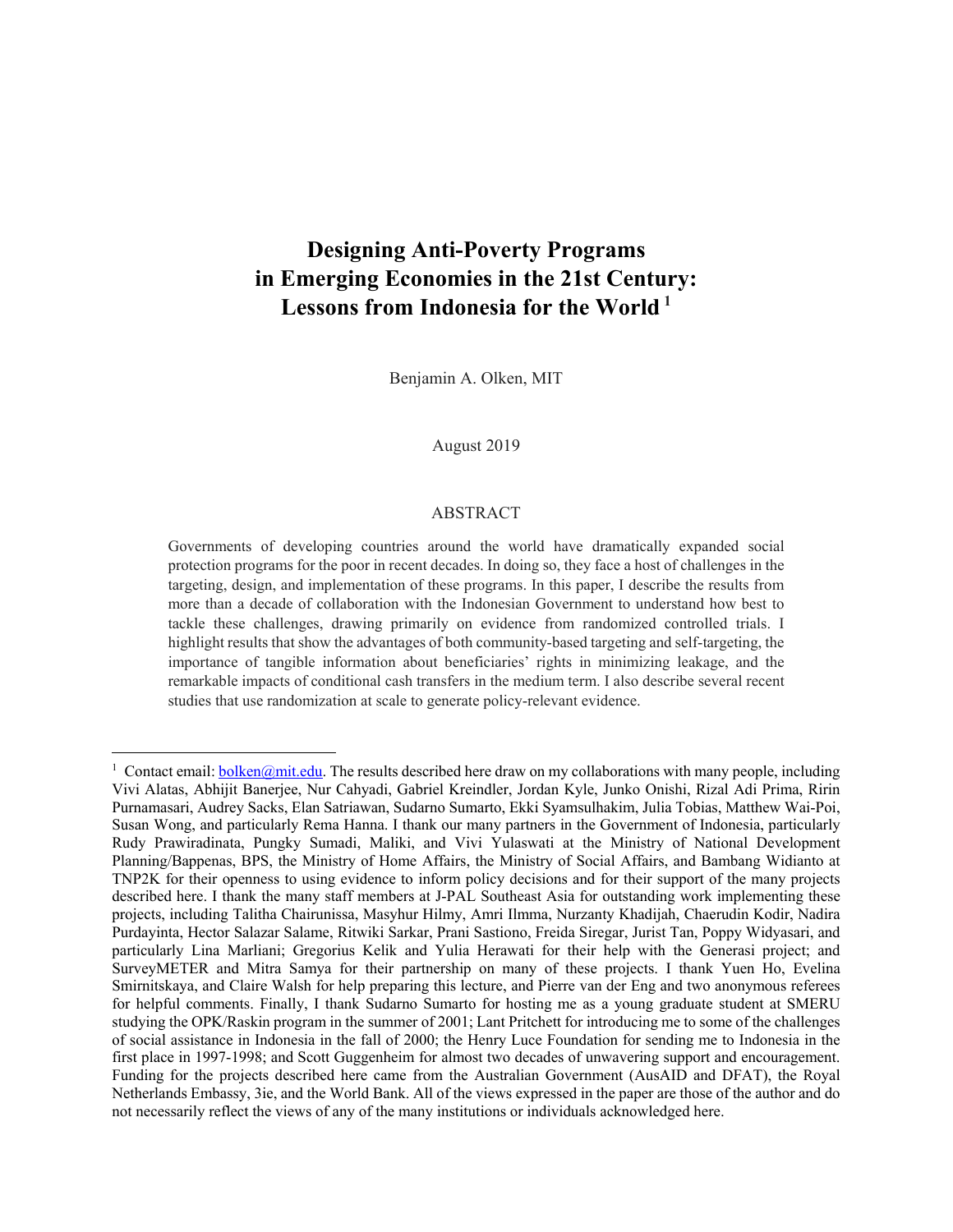## **I. Introduction**

Governments of developing countries around the world have dramatically expanded social protection programs for the poor in recent decades: between 2000 to 2017, the number of developing countries with at least some type of social safety net program expanded from 72 to 149 countries (World Bank 2017). As a result, most countries in the world now have some type of social protection program. Conditional cash transfers (CCTs) are a particularly popular type of program, which typically give cash to poor households with some conditions, usually related to child health and education. More than 60 countries have some type of CCT program, up from 27 in 2008, and more than 90 countries have some type of unconditional cash transfer program (UCT) (Honorati et al. 2015).

Of course, the idea of helping poor citizens is not a new idea in developing countries. But there has been a global shift over the past two or three decades: away from subsidizing basic commodities, such as food or energy, and towards more targeted programs, where aid is only given to households deemed eligible. One reason for this shift is that subsidies, while simple and transparent, may not actually have a large impact on reducing poverty. For example, if a country subsidizes fuel, but consumption of fuel is proportional to income, then most of the benefits of the subsidy will end up going to the middle or upper classes, rather than to the poor. While it is possible to find amenities that are only consumed by the poor, generally the middle and upper classes consume more of most commodities. Thus, subsidizing basic commodities is generally less efficient than targeted transfer programs for reducing poverty. One reason this shift is happening now, rather than say 30 or 40 years ago, is that implementing targeted transfer programs is logistically more complicated and often requires information technology. For example, targeted programs require keeping track of a country's population, figuring out who is poor, and making sure that people only receive the transfer once without double-collecting.

The evolving situation in Indonesia mirrors these global trends. Over the past two decades, Indonesia has implemented a number of social protection programs targeted directly towards poor households, including rice subsidy programs (Rastra/BPNT and its predecessor programs Raskin and OPK), direct cash transfer programs (Bantuan Langsung Tunai (BLT) and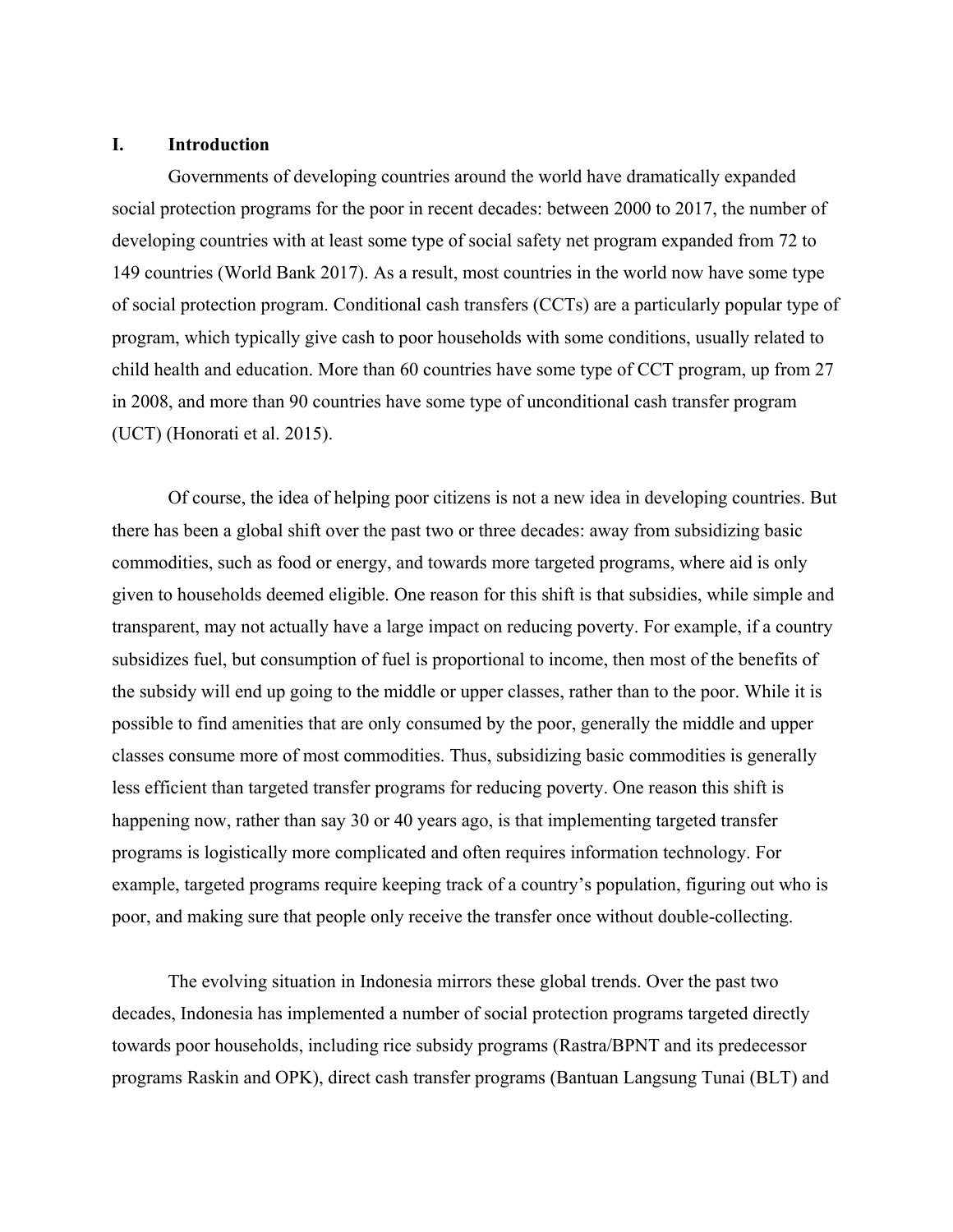Bantuan Lansung Sementara Masyarakat (BLSM)); CCT programs (Program Keluarga Harapan (PKH)), and cash transfers for poor students (Bantuan Siswa Miskin (BSM)), among others. The introduction of these new programs has coincided with a scaling back of blanket subsidies, particularly of energy, in Indonesia. The trend away from across-the-board energy subsidies towards targeted transfer programs improves the ability of the government to ensure assistance reaches those who need it the most. This shift also reduces the distortions associated with social protection programs, since cash grants are less distortionary than subsidies, which change the marginal price of a good.

Implementing targeted transfers, however, creates a number of new policy challenges. If we want to give assistance to only poor households, how do we identify which households are poor and should be eligible? What type of assistance should we provide: cash, in-kind transfers, or something else? Related to implementation and governance, how do we ensure that eligible beneficiaries are actually receiving the transfers they are entitled to? And finally, when looking at the bigger picture, does any of this actually matter? Are these programs effective in reducing poverty and improving wellbeing?

This lecture will focus on identifying those challenges, sharing findings from some of the work I have done in Indonesia, with a large number of collaborators, that has helped shed light on different aspects of these questions. In particular, I will draw out some of the lessons we have learned from our decades-long work with the Government of Indonesia to bring evidence to bear on these issues, both for the future of anti-poverty programs in Indonesia and for other emerging economies facing similar challenges.

The answers to these questions are going to be very different in a developing country context, such as Indonesia, compared to a developed country context. For example, for the question around targeting – in developed countries, the government typically can observe almost everyone's income, so it can target transfers to people with low income. Granted, targeting by income may not be a perfect solution (because it essentially taxes earnings, thus potentially discouraging work, see e.g., Moffit 2002; Krueger and Meyer 2002). Nevertheless, it is typically not a viable solution in a developing country context because governments typically do not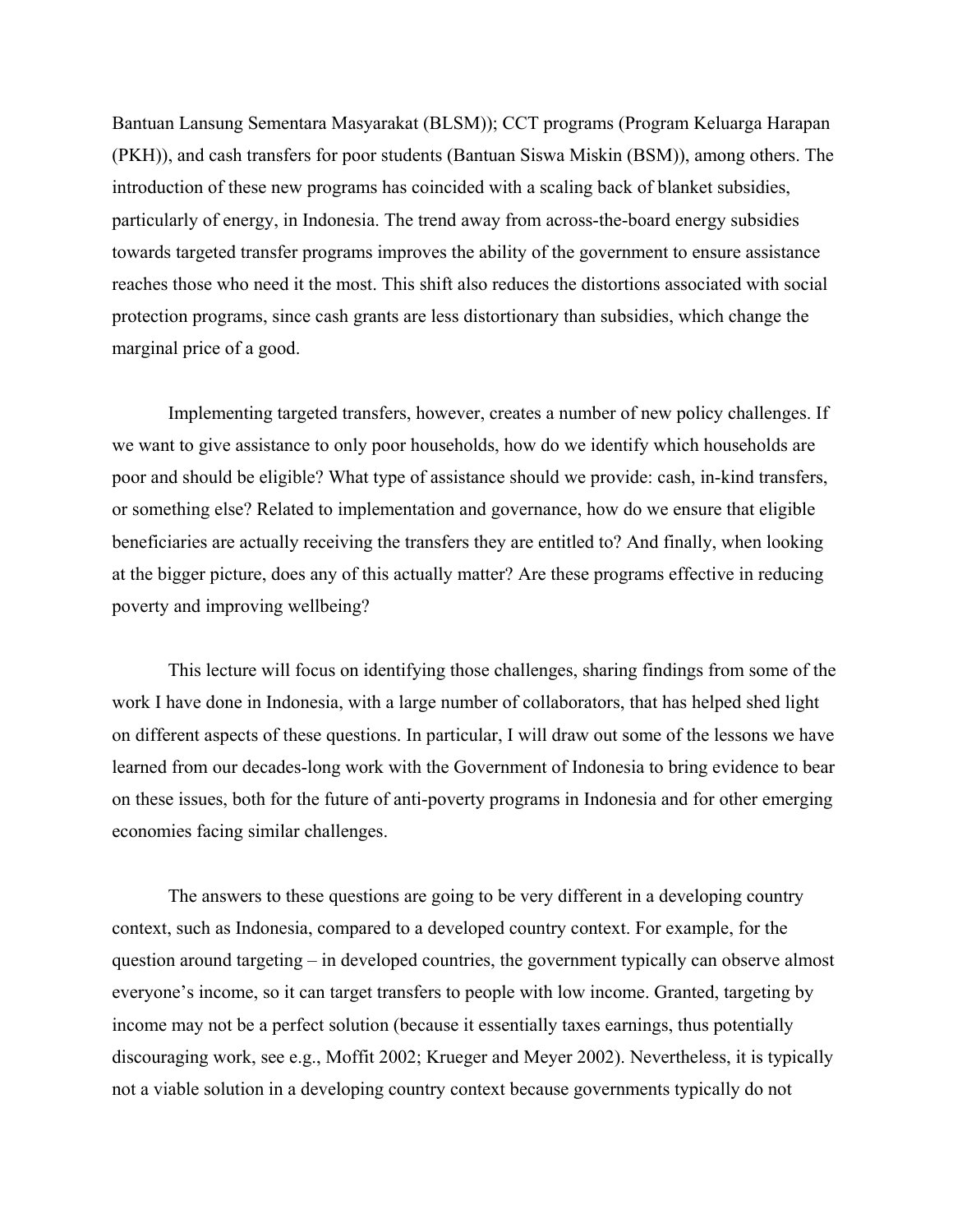observe income, particularly for the poor as most of the poor are out of the tax net (Jensen 2016). Instead, other approaches need to be designed that are customized to the realities of the developing country context. But these alternative approaches involve tradeoffs, and it is an empirical question as to which methods work best. The answer may also depend on how to define what "best" means in a particular context.

In terms of what kind of assistance to provide – cash, in-kind transfers, or something else – the answer to this question will also differ between contexts. For example, there is less banking infrastructure in many developing countries, which may make distribution of cash more difficult. Supply issues may also be important to consider. If a government provides subsidies in remote areas, but the subsidized good is not readily available in that remote context, then subsidies may affect local prices (Cunha, De Diorgi, and Jayachandran 2019).

Challenges around program implementation, governance, and leakages may also be particularly severe in many developing countries (Olken 2006). Transparency and access to information may be particular challenges as well. For example, developing countries may experience relatively low levels of literacy, particularly among poor beneficiaries, who might not understand their rights under a given program.

Finally, we also need to understand the impact of these types of social protection programs on reducing poverty and improving well-being. While there has been a lot of work done to understand the impact of these programs in the short-run, understanding their impact over the longer term is more difficult and an important area for new research.

For the past decade in Indonesia, in collaboration with many government colleagues, we have tried to understand the answers to these questions in a developing country context. Throughout this process, we have collaborated with many different government agencies in Indonesia, including Kementerian PPN/Bappenas, Badan Pusat Statistik (BPS) [the Statistics Bureau], Kemensos [the Ministry of Social Affairs], and TNP2K under the Vice President's office. Through this unique partnership, we have worked together to conduct a number of randomized policy evaluations – the gold standard of evidence. By randomizing which locations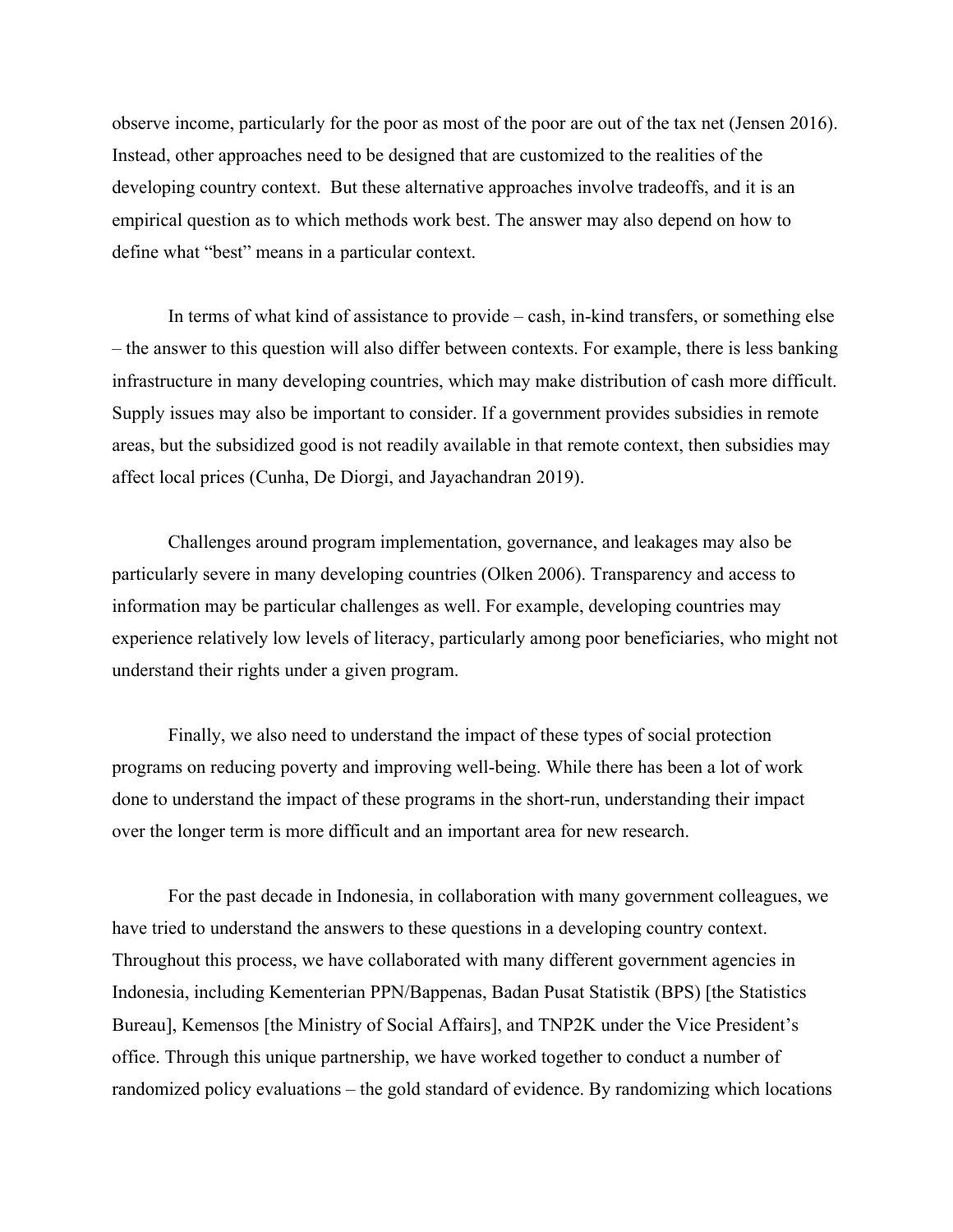get which treatment, we are able to truly understand the impacts of particular policies. This lecture describes our findings, the implications for current and future anti-poverty programs in Indonesia, and the implications for other countries facing similar challenges.

# **II. Targeting: How Do You Identify Who Is Poor?**

## *A. Targeting Methods*

There are three main approaches to thinking about poverty targeting in a developing country context. The first approach is a proxy means test (PMT). In a traditional means test, if a person's income is below a given level, they are eligible for the program. When a government cannot observe income, they can instead use a PMT, which predicts a person's income based on variables that can be observed, creating proxies for income. The government can then determine eligibility based on this predicted income. In other words, a PMT is a means test that is based on proxies of income rather than actual income.

To conduct a PMT, the government usually goes door to door and conducts a census of observable assets for all potentially poor households, such as house building materials, household vehicles, TV ownership, etc. They then run a regression in a different dataset, collected for research purposes, that estimates the relationship between the assets they can observe and the income or consumption level of a household, which is observed in research data but not observed for the entire population. Once they have that regression, they can return to their census assets data and predict a household's income. As such, a PMT typically involves a large data collection effort. In Indonesia, for example, a PMT census has occurred approximately once every three years since 2005 through the Pendataan Program Perlindungan Sosial (PPLS) survey. Depending on the year, the government will visit between 15 to 20 *million* households to collect data on different asset characteristics.

Moreover, the proxies created for income may be imperfect. For example, people have different tastes and consumption patterns. Given the same level of income, some people may prefer to spend money on a nice house while other people may prefer to save money in a bank account. A PMT will estimate that people who prefer to consume money in the form of a house are richer than those who prefer to save money in a bank, because bank savings are not observed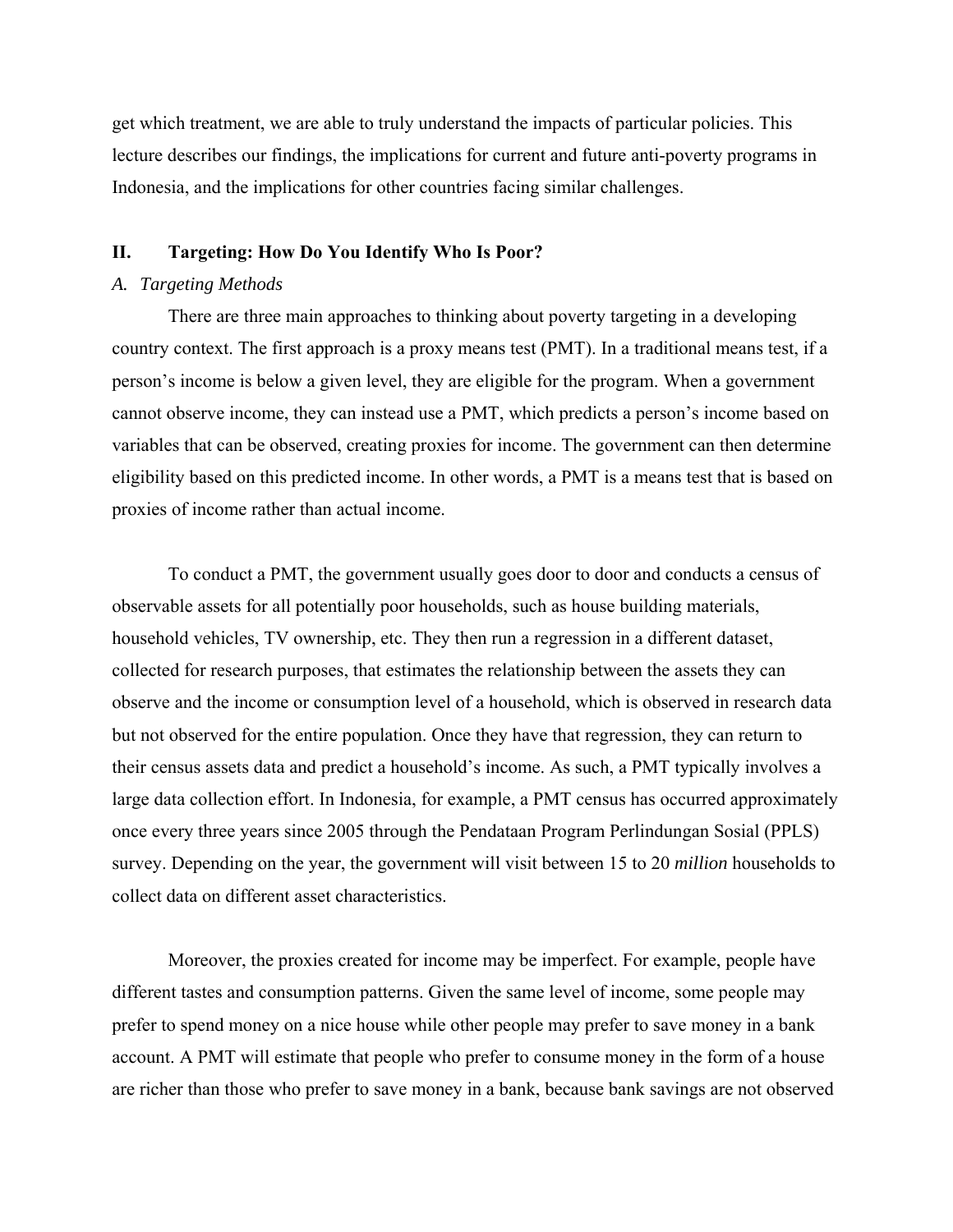in a PMT. A PMT may also not reflect income shocks. For example, if someone was recently laid off from their job, they may still own the same house and assets but their actual income may be quite low.

None of this is to say that a PMT is not valid. Rather, I just want to highlight that the proxies are imperfect. At a technical level, one can measure the predictive power of a PMT through the  $R^2$ , which captures how well the variables in the PMT predict actual per-capita consumption. In examples we've done, these  $R^2$  are usually between 0.4 and 0.6, confirming that the PMT asset variables have substantial predictive power, but that there is still substantial residual variation in per-capita consumption that is not captured.

A second approach is community-based targeting, which is based on the idea that communities may have better information than the government about which households are poorest. However, if the government asks a community for this information, and links money to being identified as poor, elite capture may be a concern. For example, a commonly cited concern is that local elites may try to manipulate the process by putting their nephews or cousins on the eligibility list instead of the people that are most deserving. How the community defines poverty may also be different than what the central government has in mind; I will return to this issue in more detail later.

A third approach is "self-targeting," where poor households are asked to apply for a program. The PMT I described above entailed automatic enrollment—the government goes door to door to screen households and places households below a certain poverty threshold on the eligibility list automatically, without households needing to take any action. In a self-targeting approach, by contrast, the government *first* asks anyone who is interested in the program to apply. If people apply, they are then screened with a PMT to determine whether they are eligible.

There are potential advantages and disadvantages to a self-targeting approach. In automatic enrollment, the government tries to identify all potentially poor households but may miss a few, particularly if poor households live on the margins of villages. With a self-targeting approach, the poor can make themselves known, potentially reducing so-called "exclusion error."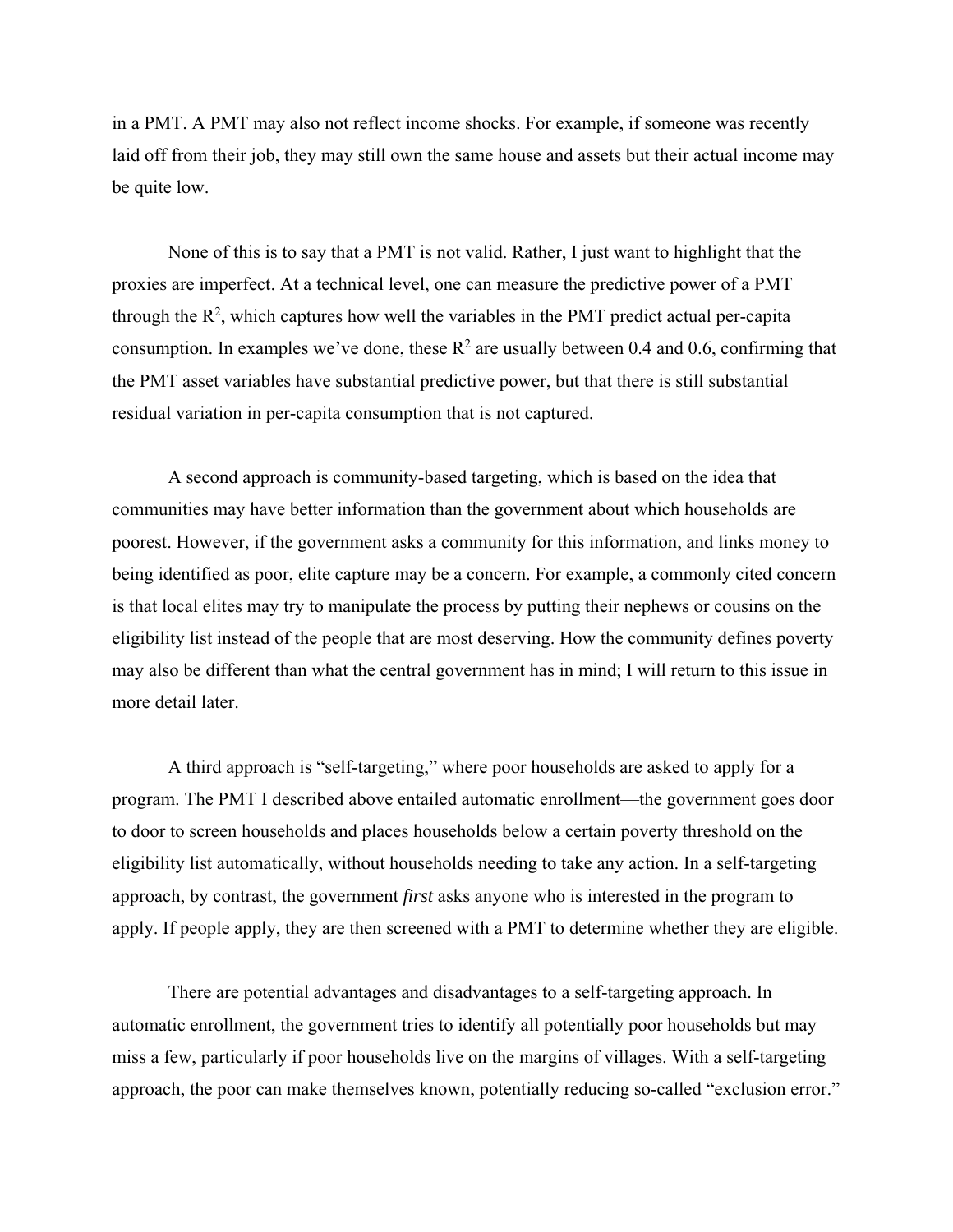This can be particularly useful if the on-demand application process is open continually; households who were previously better off, but recently experienced a negative economic shock, could potentially come apply under an on-demand application system. Under self-targeting, the upper or middle classes can also screen themselves out: if someone is in a relatively well-off household, they may not bother to apply for the program because they do not think they will pass the PMT screening test. This type of self-selection can help the government reduce so-called "inclusion error" in the PMT formula. To continue the earlier example, the household that may choose to keep their money in a bank rather than spend it on building a nice house would perhaps pass a PMT test, but they may not bother to apply for the program if they do not understand the screening formula.

However, a disadvantage to self-targeting is that all poor households may not necessarily apply. Poor households could feel intimidated by the application process, or they could face time constraints. For example, to apply for the program, a poor household may need to take time off of work to show up at an application office, which may mean they do not earn any money that day and may have to skip some meals in order to apply.

# *B. Comparing Targeting Methods Using Randomized Trials*

It is not obvious *ex ante* which targeting method is most effective, as they all involve tradeoffs. Hence, we conducted two different randomized evaluations to understand, in an empirical manner, which of these targeting methods was most effective. In the first study, which is joint work with Vivi Alatas, Abhijit Banerjee, Rema Hanna, and Julia Tobias (Alatas et al. 2012), we compared a PMT approach to a community-based targeting approach and a hybrid method for a one-time cash transfer of around US\$3. In the second evaluation, which is joint with Vivi Alatas, Abhijit Banerjee, Rema Hanna, Ririn Purnamasari, and Matthew Wai-Poi (Alatas et al. 2016), we conducted a larger experiment in the context of the expansion of the PKH/BPT program. We compared an automatic enrollment PMT to a self-targeting based PMT, which required households to apply before receiving the same means test.

*Comparing PMT with Community Targeting*: In the first evaluation, we randomly assigned 640 hamlets, or sub-villages, to one of three targeting methods: a PMT, community targeting, or a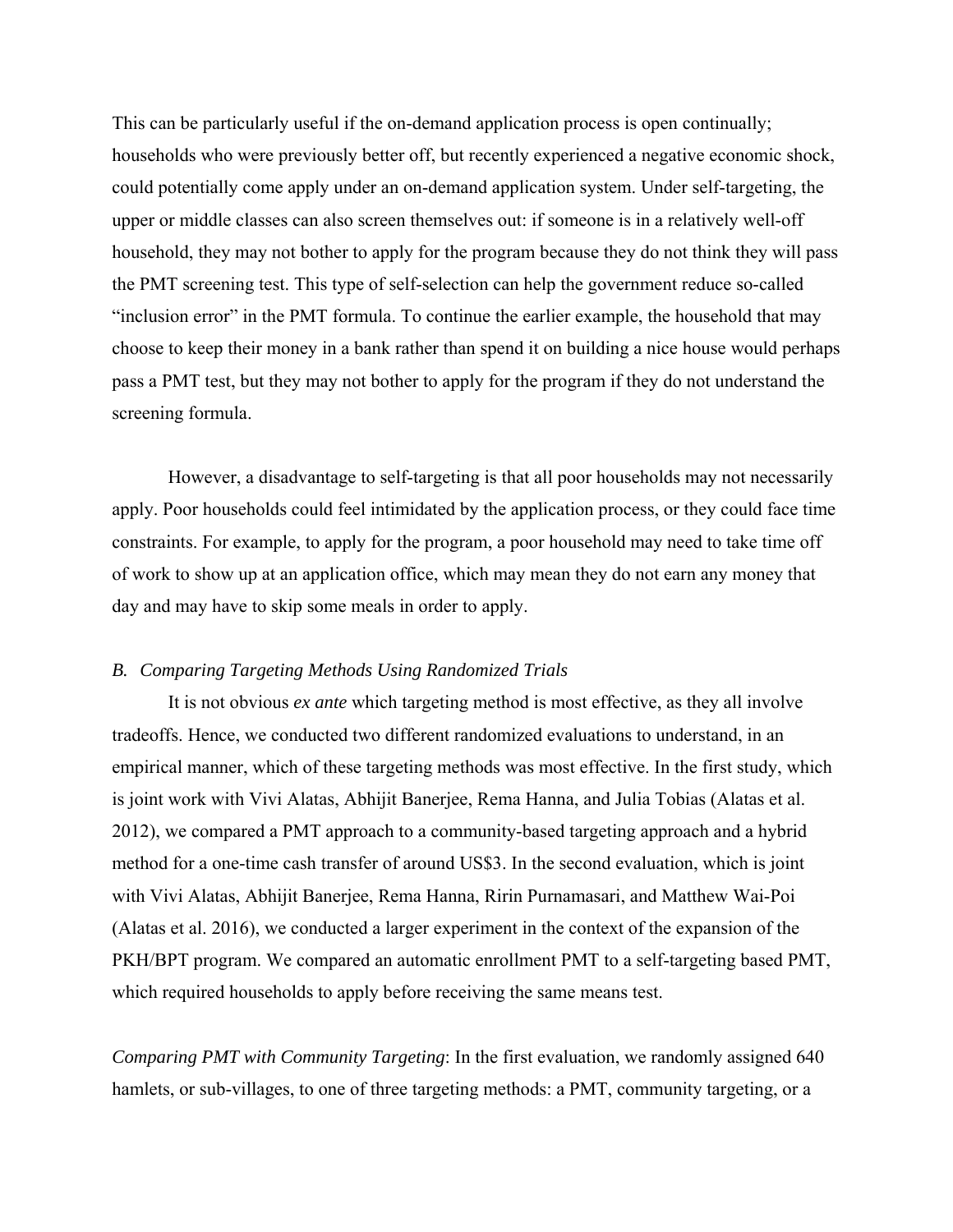hybrid method (note that this experiment included both rural *desa* and urban *kelurahan*; I will henceforth refer to both of them as villages for simplicity). In the PMT, we used 49 indicators that were created by the BPS statistics office, using their normal PMT method. In the community method, we facilitated community meetings where communities ranked households from richest to poorest. Communities first discussed what their view of poverty was, and then community members took turns ranking everyone in the community from richest to poorest, placing name cards on a string. This produced a complete rank ordering of the relative perceived poverty levels of everyone in the neighborhood. The households ranked poorest received the transfer. The third method was a hybrid, where we first conducted the community-based approach and then applied the PMT as a way to screen out incompatibility. In conjunction, we also conducted an independent survey to measure a household's true poverty level to measure which of these targeting methods was most effective at identifying poor households.

For outcomes, we looked at both targeting error and community satisfaction. Targeting error was defined as either giving the transfer to a non-poor household or failing to give the transfer to a poor household. We measured whether a household was actually poor or not by conducting a consumption survey *prior* to the targeting process and matching the results of that consumption survey to the targeting results. We measured community satisfaction in an endline survey in a variety of ways and also established a comment box where people could leave feedback about the targeting method used.

The results indicate that the PMT method had lower targeting error compared to the other two methods by about 3 percentage points (10 percent); see Figure 1. If we actually look at the data more closely, the targeting methods appear to mostly agree on which households are the rich and which are the very poor. Where the PMT does a slightly better job of sorting households is with people very close to the threshold. Thus, the overall impact on poverty from using one method versus another actually looks very similar. In cases where the methods disagree, the differences in incomes are very small. In other words, even though the PMT technically does a somewhat better job of reducing targeting errors, our calculations suggest that the PMT would not reduce poverty substantially more than other targeting methods if scaled up.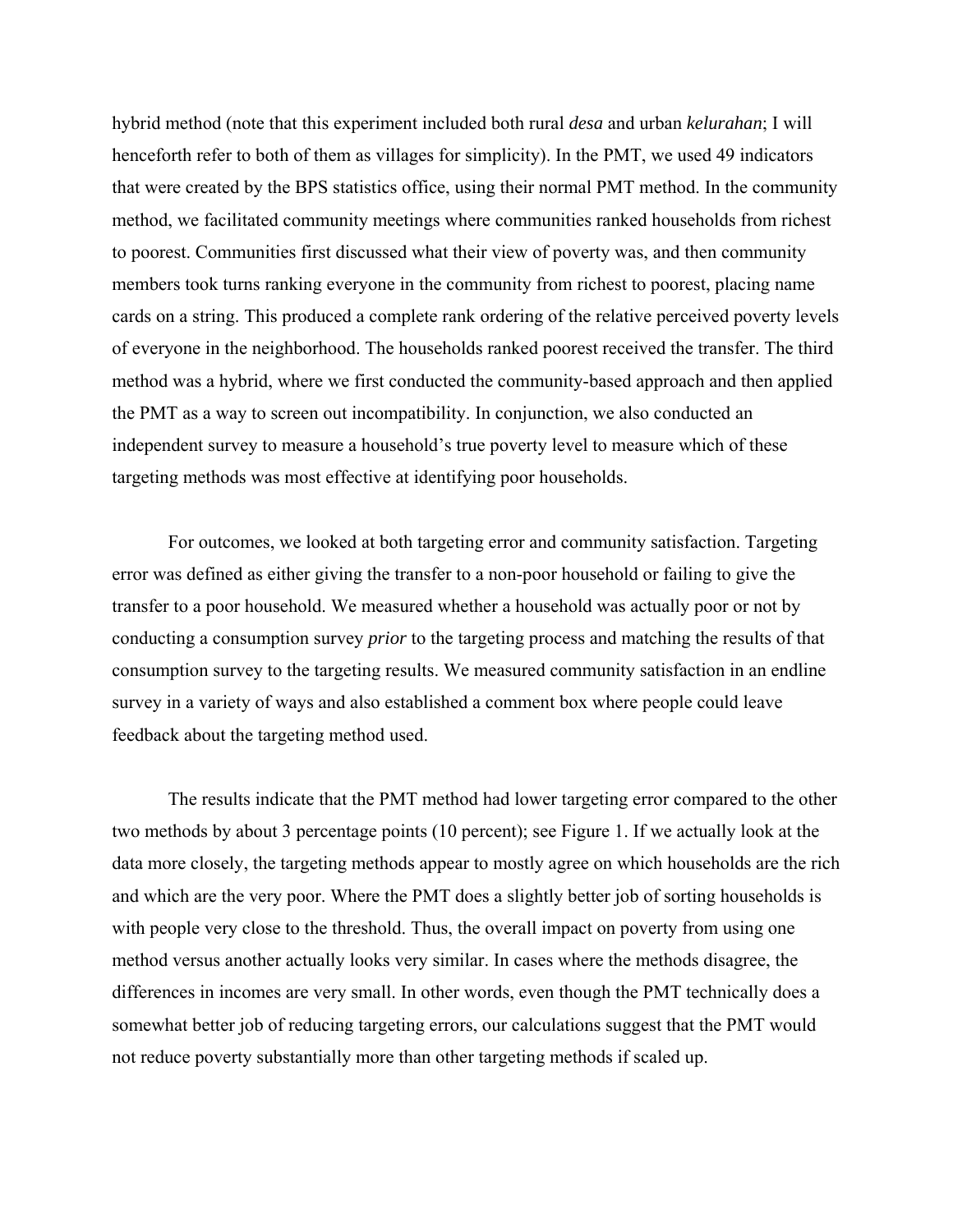We also asked households which targeting method they preferred, and how well they thought each method performed. Did they think the method was reasonable? Would they prefer to use this method again if there was another targeting project in their village? We also showed participants the final list of eligible beneficiaries and asked if there was anyone they thought should be added or removed from the list.

Our results indicate that community targeting led to much higher community satisfaction and better selected households that self-identified as poor; see Figure 2. Under the community targeting method, the community wanted to make relatively fewer changes to the beneficiary list and also submitted fewer complaints, about a third lower than with the PMT.

The reason for these differences was not that the community performed worse or did not have local information. Rather it appears that the community had more information than the central government and had chosen to weight this information differently. In other words, the community had a slightly different definition of poverty, which differed from the government's definition of poverty, which was based on per capita consumption. For example, widows selfidentified as poorer than other people with the same per-capita consumption level, perhaps reflecting a lower earning ability in their households. Communities also agreed and included widow-headed households on their targeting lists at a higher rate.

Not surprisingly, if the community has a different notion of what poverty is, and it targets based on its own definition, then it will also think it did a better job at targeting. Ultimately the tradeoffs between these two approaches come down to whether the government wants to target strictly based on per capita consumption, which is the typical measure used by the government to measure poverty, or whether it wants to recognize that communities have slightly different local perceptions of poverty and include those as well.

A second potential reason why satisfaction was higher in the community-based approach may be because it is a much more transparent method than a PMT. Because a PMT is based on complicated formulas, it is inherently less transparent than a community-based approach. For example, a household may have a TV but also have a dirt floor and a thatched roof, while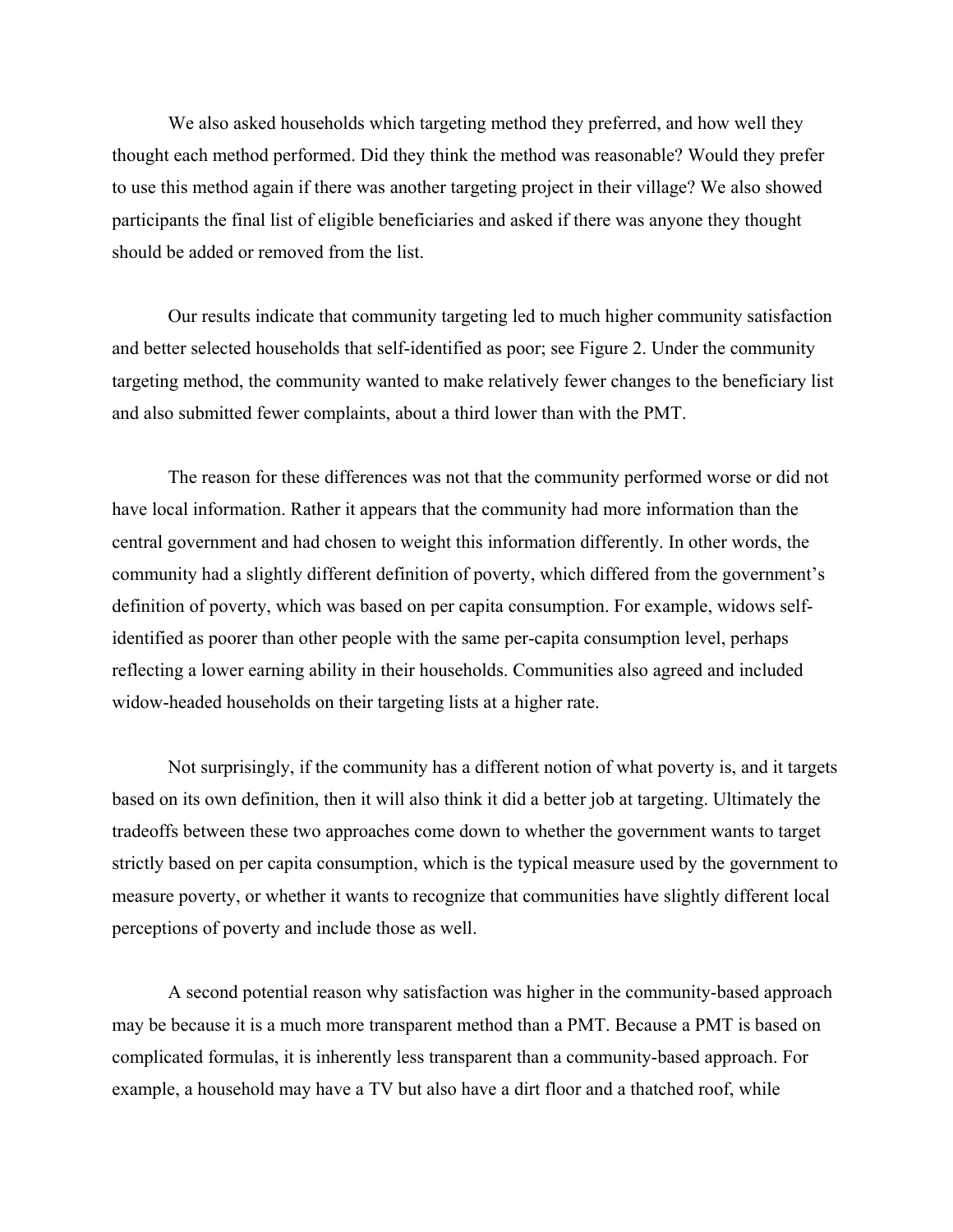another household may have no TV and a cement floor and a tin roof. Under a PMT test, a household has no idea why those variables are relevant and how they combine to determine eligibility, and hence why one household receives the program while the other does not. We also found no evidence of elite capture in the community-based approach.

Taken together, these results imply that there are important tradeoffs to consider when choosing a targeting approach, and there can be benefits to adding a community-based approach to existing targeting methods.

*Comparing Self-Targeting with PMT:* In the second targeting evaluation, we studied an automatic targeting approach compared to an on-demand application in the context of the expansion of the PKH program. The PKH program, Indonesia's CCT program, targets the very poorest population in Indonesia. Targeting for this program is high-stakes, as households receive about 11 percent of their consumption, or about US\$900, over six years.

For the study, a facilitator visited each village and explained that this program was opening and was going to screen on poverty, without giving the exact screening formula. If people were interested in the program, they had to apply at a specific time and nearby location, either at the subdistrict (*kecamatan*) or the village (*desa/kelurahan*) office or in their hamlet (*dusun*). Under the automatic PMT method, the government conducted a PMT door to door and automatically enrolled households below the poverty threshold. Under the on-demand application method, households were required to apply for the program in advance. If they applied, their poverty status was verified by a PMT, and for those households close to the margin of eligibility, by a follow-up home visit as well.

The results from this study indicate that requiring households to apply for benefits led more poor and fewer non-poor households to receive benefits compared to automatic screening; see Figure 3. In other words, in on-demand application villages a person had a higher probability of receiving benefits if they were very poor and a lower probability of receiving benefits if they were non-poor.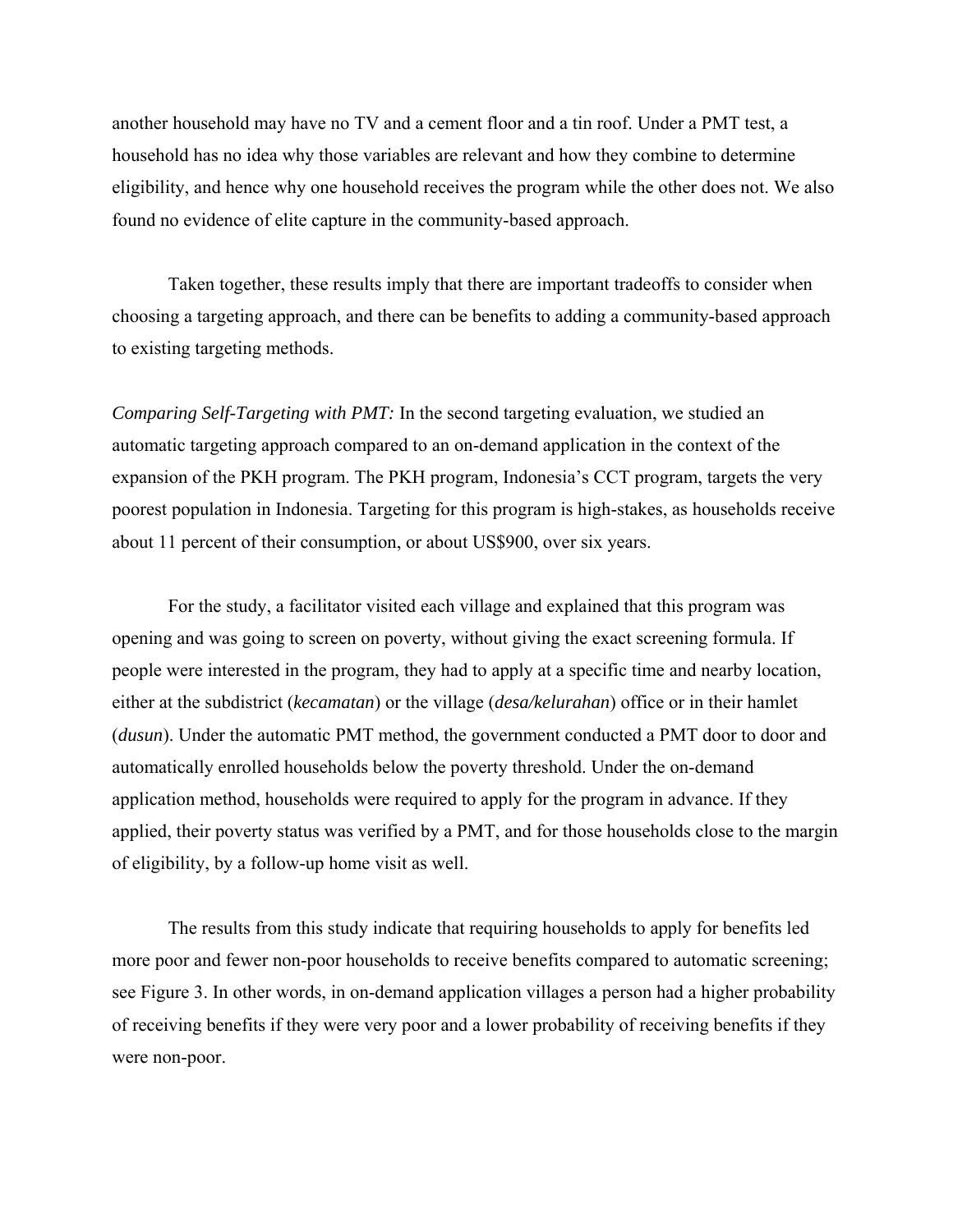There are several different mechanisms driving these impacts. First, in the automatic enrollment villages, it is possible that, despite their best efforts, government enumerators may have missed some poor households during the PMT identification process. In comparison, in the on-demand approach, any poor household could make themselves known and apply, leading more poor households to receive the program and to a reduction in exclusion error.

Second, wealthier, ineligible households appear to have chosen not to apply. This can have significant budget implications because most of the population is ineligible (see the histograms in the background in Figure 3). In general, since there are errors in the PMT, a small fraction (around 2 to 3 percent) of households over the eligibility threshold end up on the eligibility list. While there is a very small probability that these households receive the benefit, since 90 percent of the population is ineligible, the 2-3 percent of ineligible households that pass the PMT screen by mistake actually make up a relatively large proportion of total beneficiaries. In comparison, under self-targeting, many of those ineligible households self-select out of applying. In particular, under self-targeting, 61 percent of eligible households apply, while only 10 percent of ineligible households apply, indicating that households take their own income status into account when deciding to apply.

On net, these two effects combined meant that beneficiaries that were selected were 20 percent poorer on average in the on-demand application villages compared to automatic enrollment. On-demand application, even though it has some potential risks, seems practical and effectively reduces both inclusion and exclusion errors.

One important issue is that different targeting methods may work better in different types of areas. To test this, both our targeting studies – comparing PMT vs. community, and comparing on-demand application to PMT – took place in a mix of urban/per-urban and rural environments. In most cases, our results are broadly similar in both environments – though the differences between both PMT and community and on-demand vs. PMT are somewhat less pronounced in urban areas, the difference between urban and rural is not statistically significant in most cases.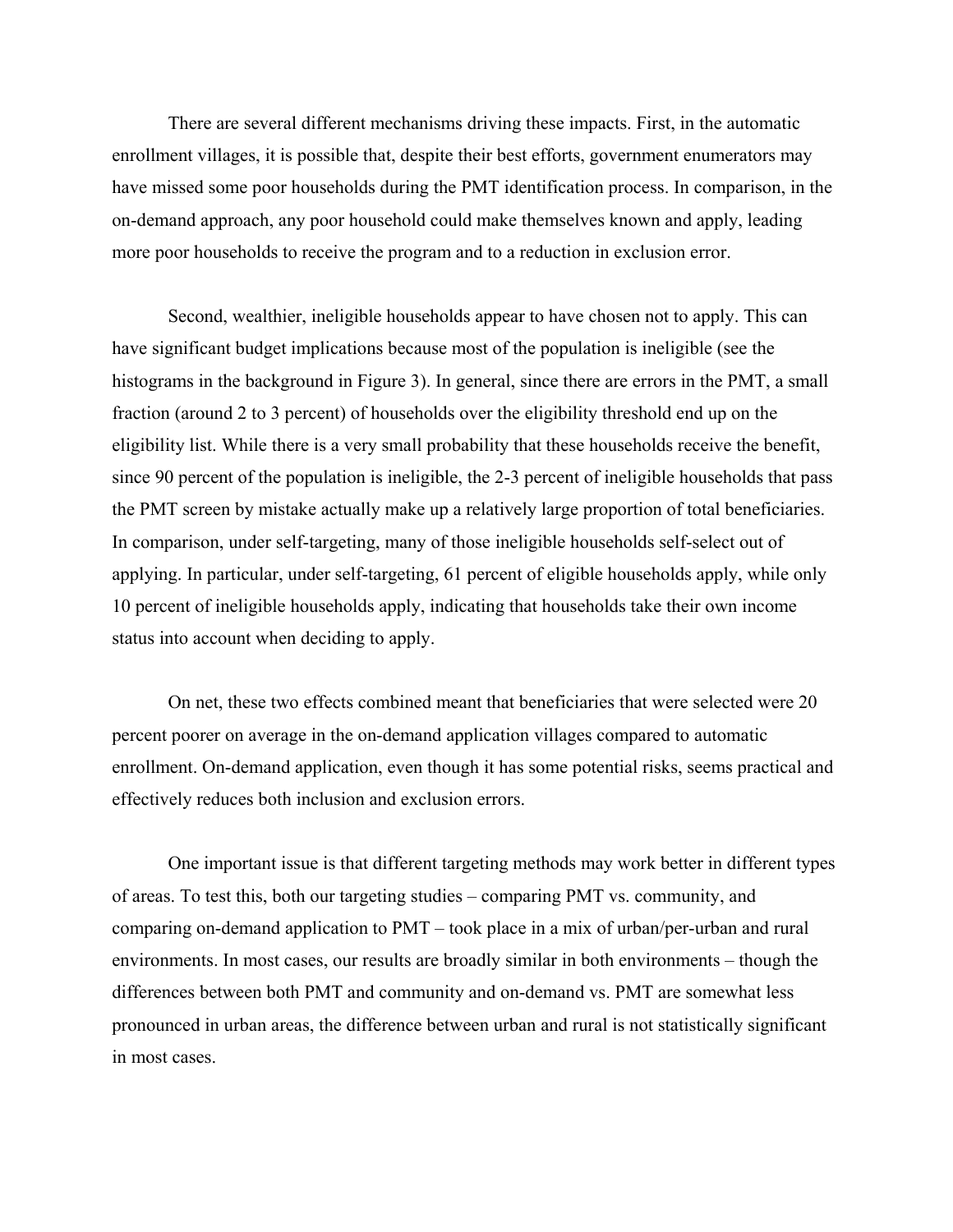*The (Lack of) Distortionary Effects from PMT Targeting:* A third question we have examined is whether knowledge of what variables enter into the eligibility criteria for the PMT affects households' investment decisions. In other words, when you tell people you will determine whether they get benefits based on a specific set of possible assets, does this distort their investment decisions?

To investigate this question, Abhijit Banerjee, Rema Hanna, Sudarno Sumarto and I have been working with BPS to conduct a randomized evaluation where the government randomly varied the questions asked in Indonesia's 2015 National Social Welfare Screening (PBDT) in different provinces (Banerjee, Hanna, Olken, and Sumarto 2018). To keep the number of questions on the survey constant, each randomized question had one of two options. In half of the provinces, households received (1) either a question on flat screen television ownership or a question on the number of rooms in their house and (2) either a question on the number of active cell-phone SIM card numbers the household had or whether they had a modern toilet installed. We specifically chose our two key treatment questions—flat screen televisions and SIM card ownership—because we had access to independent data sources on actual asset ownership that did not rely on household self-reports.

We find that people appear to be paying attention, but the distortions seem limited. In provinces where we asked about TVs in the PBDT questions, households were about 16 percent less likely to report owning a flat-screen television in the next round of the SUSENAS survey, carried out six months later. However, by the next year, this effect disappears. More importantly, *actual* TV sales—as measured by an independent survey of television retailers—did not appear to decline. We also saw no changes on any of the other assets we tracked. Thus, while there is some evidence that asking those asset questions may change how people strategically report on a government survey, it does not seem to actually change consumption behavior.

## *C. Is Targeting Worth It?*

The final topic I want to discuss in this section is the decision of whether to target at all. There has been tremendous attention in the world recently around the so-called Universal Basic Income (UBI). The general idea of a UBI is that instead of trying to figure out who is eligible,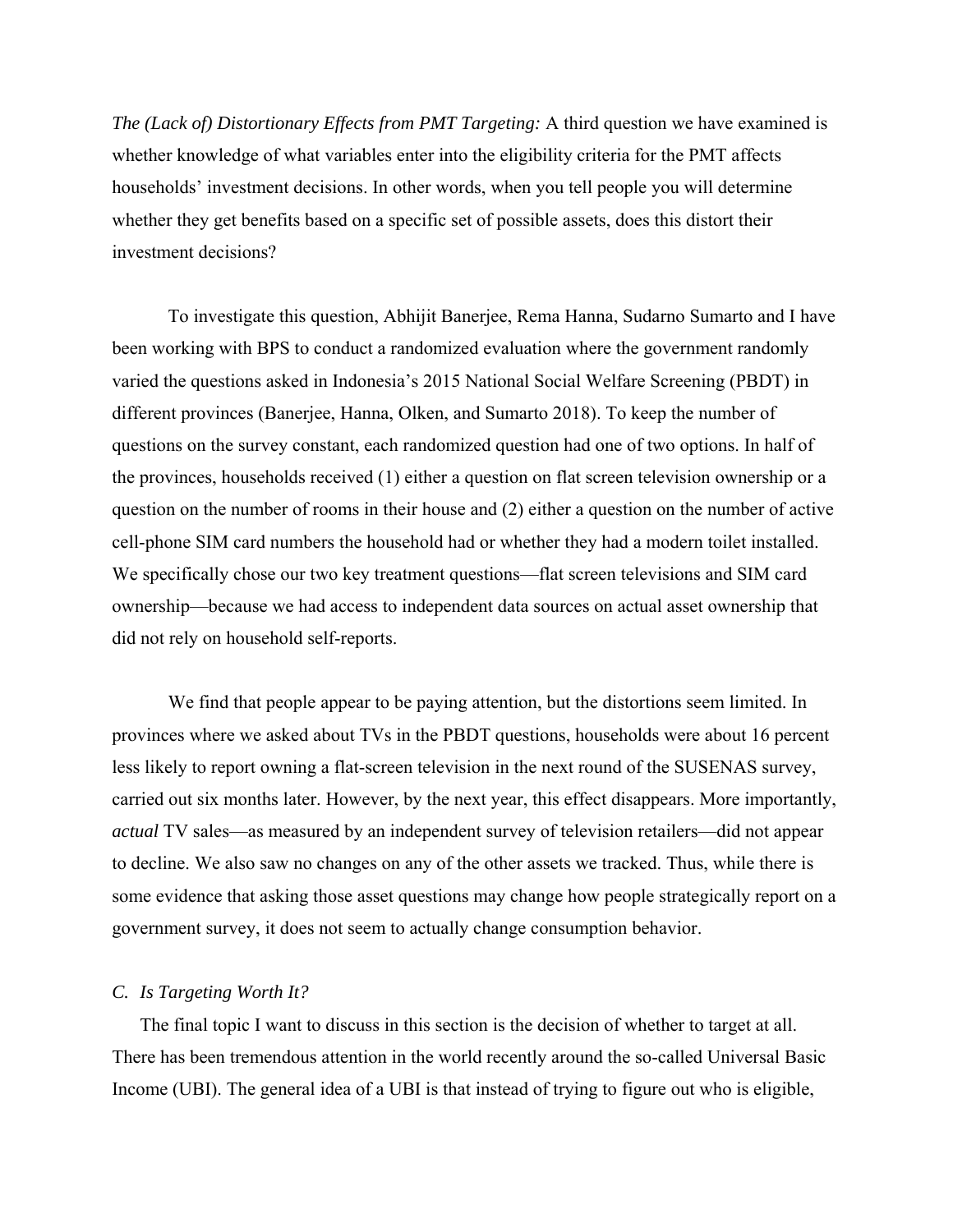the government should simply give the transfer to everybody. Such a scheme is still redistributive: if a country taxes in proportion to consumption, the rich are still paying substantially more than the poor. So if everyone is receiving the same transfer, the scheme on net redistributes towards the poor.

The main downside of a universal transfer is that the beneficiaries receive less per person. For a given budget, if the government is aiming only at 10 percent of the population, it can give each beneficiary 10 times as much than if it gave the transfer to 100 percent of the population. In other words, when countries face a fixed budget, the transfer per person mechanically decreases when more people are included. With a universal transfer the government does save money because it does not have to run a poverty census, but it turns out that the cost of running a poverty census, even though it is large in dollar terms, tends to be very small compared to the budget of the transfer program itself.

An additional potential benefit from conducting a universal transfer is that the government saves the cost of the targeting process. While intuitively this may seem large – after all, the government is going door-to-door to survey tens of millions of households – these costs pale in comparison to the magnitudes of benefits delivered. To be concrete, the 2015 Indonesian poverty census cost the Government of Indonesia approximately IDR 900 billion. The Indonesian government typically conducted a new census once every 3 years; the annualized cost of doing the targeting is therefore about IDR 300 billion. By contrast, in 2019, total expenditures on targeted social protection expenditures (i.e. the value of all transfers allocated using the targeting census) amount to IDR 98 trillion (TNP2K, 2019). The annualized cost of running the targeting census, expressed as a fraction of the total amount of assistance being targeted, is therefore about three-tenths of one-percent. Given this, the benefits of not having to run the targeting census tend to be swamped by other considerations.

To quantify the remaining tradeoffs, Rema Hanna and I conducted a simulation where we considered different targeting approaches and their related targeting errors, holding the budget constant, and compared them to a universal program (Hanna and Olken 2018). How well a targeted program performs depends in part on the accuracy of the targeting. If the targeting is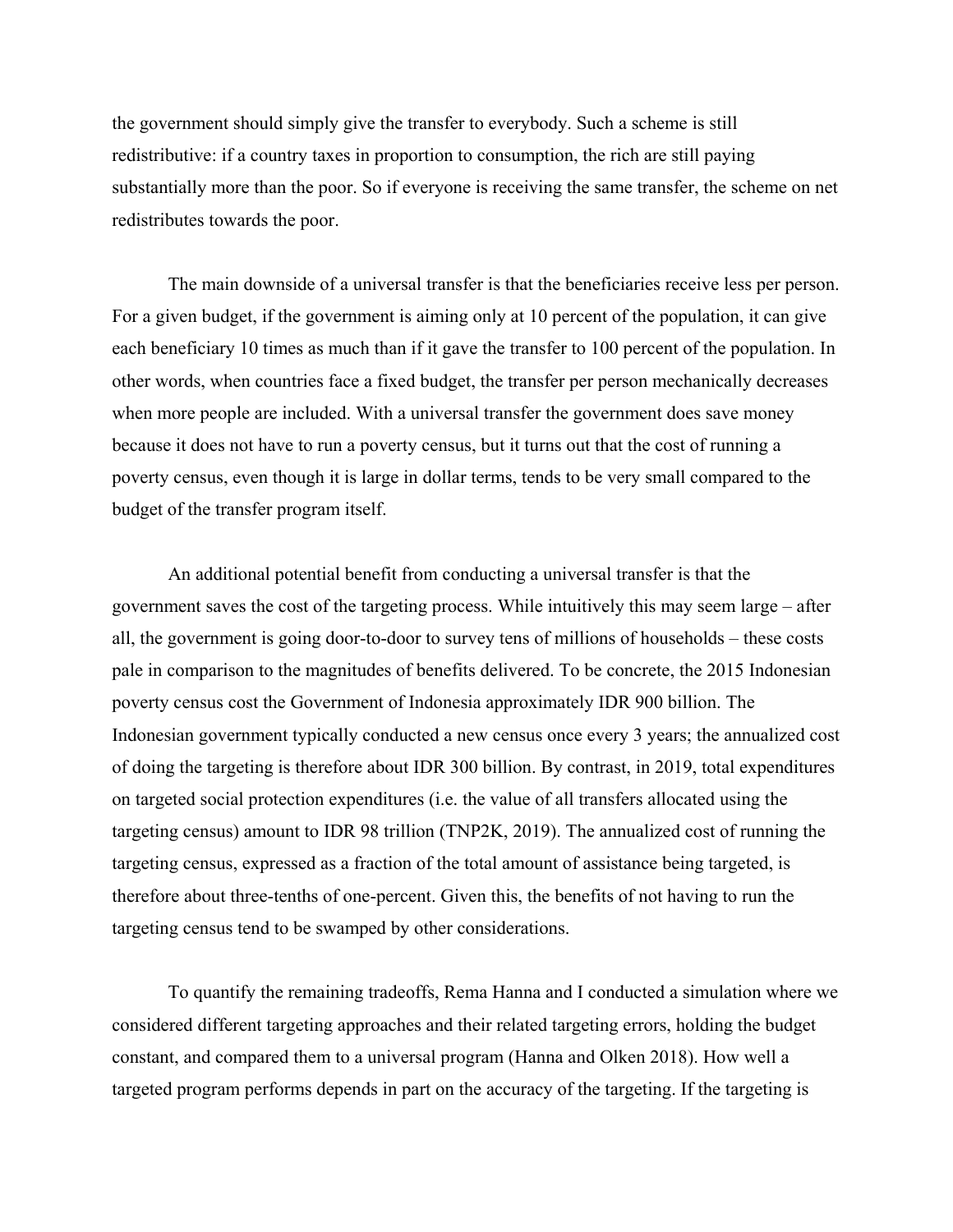very accurate, then a targeted transfer will perform relatively well at improving social welfare. If the targeting is not very accurate, then a universal transfer might perform better.

Figure 4 shows the results for simulations we conducted using data from both Indonesia and Peru. The results indicate that a program that is relatively narrowly targeted (i.e., one that targets about 19 percent of the population), which is reasonably close to the current Indonesian national targeting policy for many programs, achieves a much higher level of social welfare compared to universal programs. This result holds even when accounting for the cost savings from not having to run a poverty census, which, as discussed above, turn out to be very small in comparison to the transfers given out. In other words, targeted transfers, while imperfect, deliver a far greater improvement in welfare than a UBI would because they can transfer much larger amounts per beneficiary. The downside is that such a program does miss deserving people: in our calculations, exclusion error from such a program would be about 30 percent in Indonesia and about 20 percent in Peru.

\* \* \*

In sum, findings from these studies on different targeting methods suggest that community feedback can improve targeting, as it can improve perceived legitimacy and citizen satisfaction by making targeting lists conform better to local perceptions of poverty. Adding ondemand application to a PMT can improve targeting, both by reducing inclusion and exclusion errors. We do not see any distortion in household consumption or investment behaviors from the PMT surveys. And when countries have fixed budgets, targeted transfers—at least based on our simulations—look much more effective than universal transfers for helping the poor and improving social welfare.

# **III. What Type of Assistance Should We Provide?**

What type of assistance should we provide: cash, vouchers, or in-kind transfers? With each type of transfer, there is a trade-off between placing restrictions on how transfers can be used versus giving people more choice. Transferring cash allows the most choice for individuals. In-kind transfers, where the government gives recipients the good itself, offers the most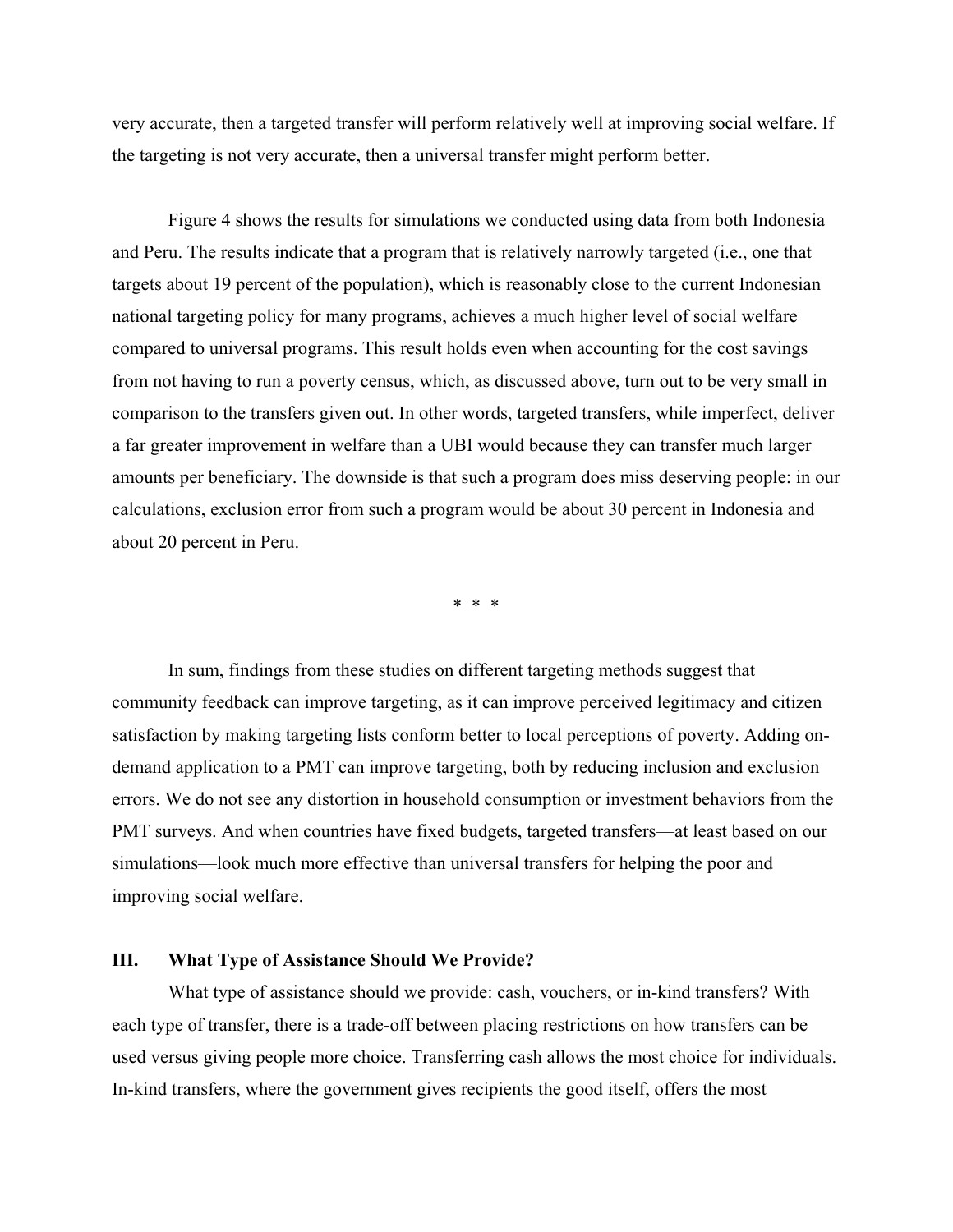government control. Vouchers are an in-between option, where the government typically allows people to choose where to spend the transfer, but only for a restricted set of goods.

There are pros and cons to each of these options. Cash is very flexible, but there are political concerns around how people will spend the money, and concerns that prices may rise if there is limited supply. In-kind transfers can improve the supply of the subsidized good, which can be helpful in a limited supply environment, but also raise concerns around quality and leakages. In addition, people may not need the particular good they are given and value it lower than if they were given cash to buy what they needed most.

To the extent that the goal of the transfers is to stimulate health and educational investments (as in conditional cash transfer programs, for example), other questions come up, and in particular different approaches may be needed in more remote areas with less developed supply. I will discuss some pioneering work that Indonesia did in this area to adapt the ideas of CCTs to these kinds of environments.

#### *A. Some Global Evidence*

There is some existing global evidence on these questions. For example, Cunha, De Diorgi, and Jayachandran (2019) conducted a randomized trial in Mexico, where the government randomized whether beneficiaries in particular communities received in-kind transfers or cash. They found that in isolated communities, giving out cash caused prices for basic commodities to increase. The cash transfers created a demand shock, and with limited supply, caused prices to rise. In comparison, giving out in-kind assistance actually lowered prices in isolated communities, acting as a positive supply shock. In Indonesia, one can imagine that price effects would not be a large concern in areas with thick markets, such as Java. However, in more remote areas, price effects could be very important to consider. Overall, this evidence suggests that existing supply constraints should be considered when switching from in-kind transfers to cash in isolated areas. We are currently exploring these questions in ongoing work in Indonesia.

A second study by Aker (2017) compared cash transfers to vouchers in a randomized evaluation in an internally displaced person (IDP) camp in the Democratic Republic of the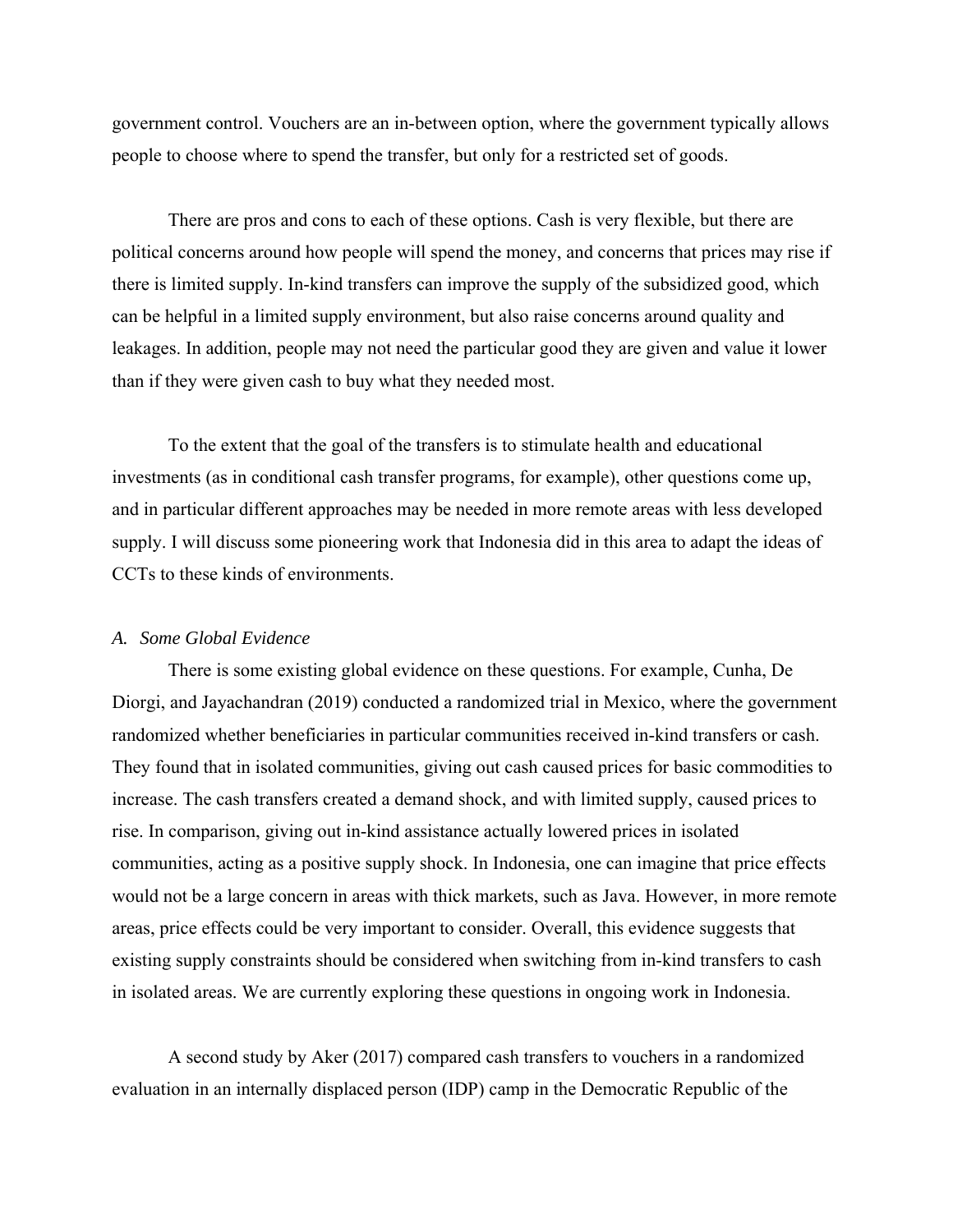Congo. The study found little difference in overall wellbeing under either method, in part because people purchased similar goods. In urban Ecuador, Hidrobo et al. (2014) conducted a randomized evaluation to compare cash to in-kind transfers and to vouchers and found that all three types of transfers improved the quantity and quality of food consumption. The in-kind food transfers increased calories the most, while vouchers increased dietary diversity the most.

One other finding from these studies, as well as others, is worth noting. Across these studies, and in many other randomized evaluations on cash transfers,<sup>2</sup> there is no evidence for the commonly cited political concern that people spend cash transfers on "temptation goods," such as tobacco or alcohol. However, there may be other important concerns around giving cash, such as if the government wants beneficiaries to spend the transfer on food or a specific good, or if there is limited supply.

# B. Conditional Community Transfers in Indonesia

An important idea of conditional cash transfers is that, by incentivizing health and education, they may stimulate demand for these services. But in areas that are supply constrained, stimulating demand for these services (and potentially leading to price increases if private providers are involved) without necessarily increasing actual service uptake. For remote locations, another approach may make sense.

Indonesia again was a leader worldwide in thinking about these issues. In 2005, Indonesia began planning the introduction of a CCT program in a working group led by Pak Bambang Widyanto, then at Bappenas. Given the concerns raised above, Indonesia chose to pilot two different types of programs: a traditional, household-based cash transfer program (a CCT), and a new program, aimed at more rural locations, that moved cash transfers to the community level rather than the individual level. The idea behind the community level grants was to use the block grants to directly increase supply in more rural locations. For example, a village could use the funds to hire a midwife or to start a remote school classroom (*kelas jauh*)—rather than stimulate demand through household cash transfers. This program was launched in 2007 and

<sup>&</sup>lt;sup>2</sup> Aker 2017; Banerjee et al. 2015; Banerjee et al. 2017; Blattman et al. 2017; Evans and Popova 2016; Haushofer and Shapiro 2016.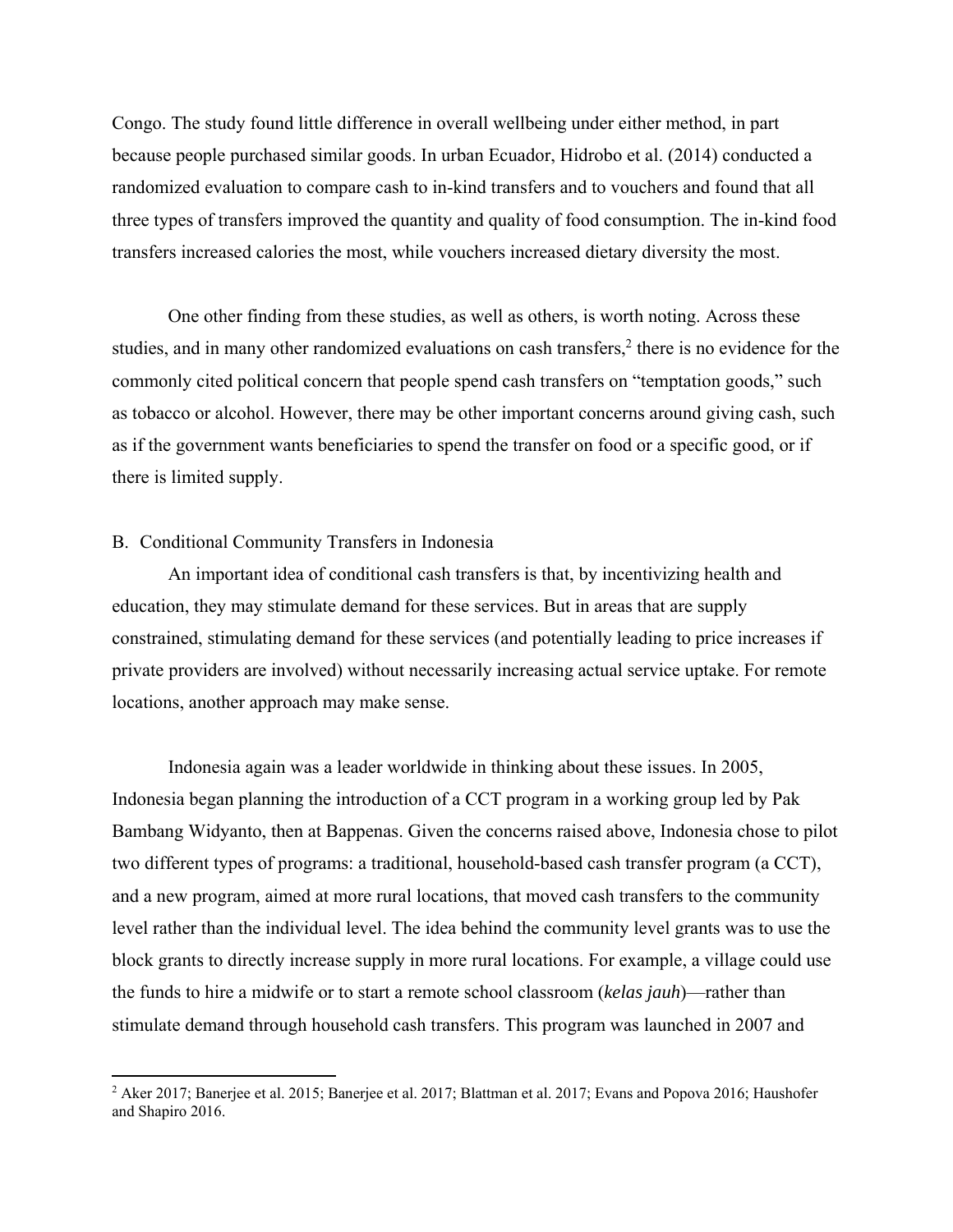called *Generasi Sehat Dan Cerdas* (the Healthy and Smart Generation), or *Generasi* for short. The idea of incentives from CCTs was incorporated into *Generasi.* Each village received points for various health and education services it obtained, such as for each child immunized, each mother who received maternal care, each child enrolled in school, and so on, following the same set of conditions used in the household CCT. Villages in each *kecamatan* who earned more points would get a larger block grant the next year.

Moreover—and I want to emphasize how remarkable this is—the Government of Indonesia chose to evaluate *both* programs using randomized controlled trials, at the subdistrict (*kecamatan*) level. That is, the government first drew up a list of possible locations where the programs could take place. As funds were limited, not all *kecamatans* could receive the programs. The government therefore decided to randomly select which *kecamatans* would receive the program—176 *kecamatans* for *Generasi and* about 438 *kecamatans* for PKH—and which *kecamatans* would serve as control groups. Each of these evaluations separately represented one of the largest randomized evaluations conducted anywhere in the world at the time. For *Generasi*, the government chose to evaluate both the program with incentives as described above, and an identical program without incentives, in order to test if the incentives mattered. I worked most closely on the *Generasi* evaluation, along with Junko Onishi and Susan Wong from the World Bank, and Vivi Alatas from the World Bank led the team on the PKH evaluation.

The conditional cash transfer found quite positive results after two years – consistent with evidence from around the world (Alatas 2011). It is important to note that the hypothesized supply side concerns were important. Even though PKH was focused on so-called "supply-side ready" locations, Triyana (2016) found that in the short run, Indonesia's CCT program (the PKH program) increased delivery fees charged by midwives. However, this did not prevent the program from increasing medical care overall. The number of midwives increased too, and on net medical care increased in PKH.

What about *Generasi*? We found that the program was also effective in increasing use of maternal and child health services, particularly weight checks for young children, and resulted in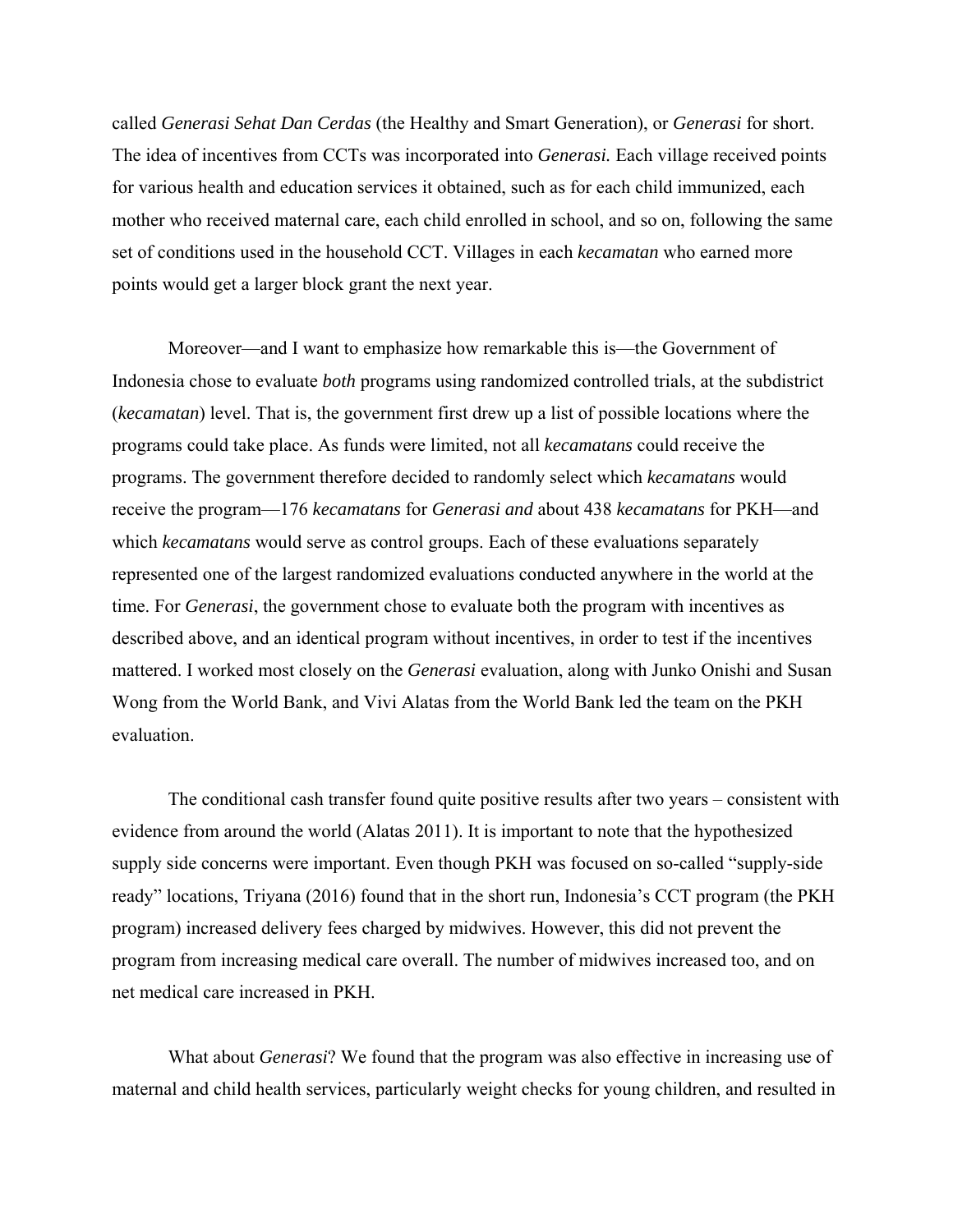reductions in malnutrition (Olken, Onishi, and Wong 2014). The program also increased school enrollments. The incentives in *Generasi* sped up how quickly the program results materialized. The program was also most effective in areas with the lowest levels of service delivery at baseline, such as rural locations in the NTT province. A cost-effectiveness calculation we conducted suggested that the program was similarly cost-effective to PKH, at least in the first two years.

On net, these two evaluations suggested that "one size may not fit all." That is, different approaches may work best in different areas. Programs like *Generasi* may be particularly appropriate in areas with relatively low level of service supply. In terms of policy impact, both programs, PKH and *Generasi*, were subsequently scaled up. However, the scale-up of *Generasi* took this evidence in mind and focused primarily on the more rural and remote locations, where the program was found to be most effective.

# *C. How Do We Ensure that Assistance Reaches Eligible Families?*

As in many developing countries, the Government of Indonesia wants to ensure that all of the benefits from social protection programs actually reach intended beneficiaries. However, challenges with leakages can reduce program impacts. How do we reduce leakages and ensure that all program benefits are reaching targeted beneficiaries? In particular, can strengthening access to information improve service delivery?

To study this question, Abhijit Banerjee, Rema Hanna, Jordan Kyle, Sudarno Sumarto and I conducted a randomized evaluation of Indonesia's Raskin/Rastra program and studied whether providing people with information on program benefits for eligible households increased the amount of benefits that eligible households received (Banerjee, Hanna, Kyle, Olken, and Sumarto 2018). Raskin, as it was called at the time, was a program where the poorest 30 percent of households were entitled to about 15 kg of rice per month at about one-fifth of the market price. However, there were substantial leakages in the implementation of this program, both with ineligible households receiving subsidized rice and with actual delivery of the rice.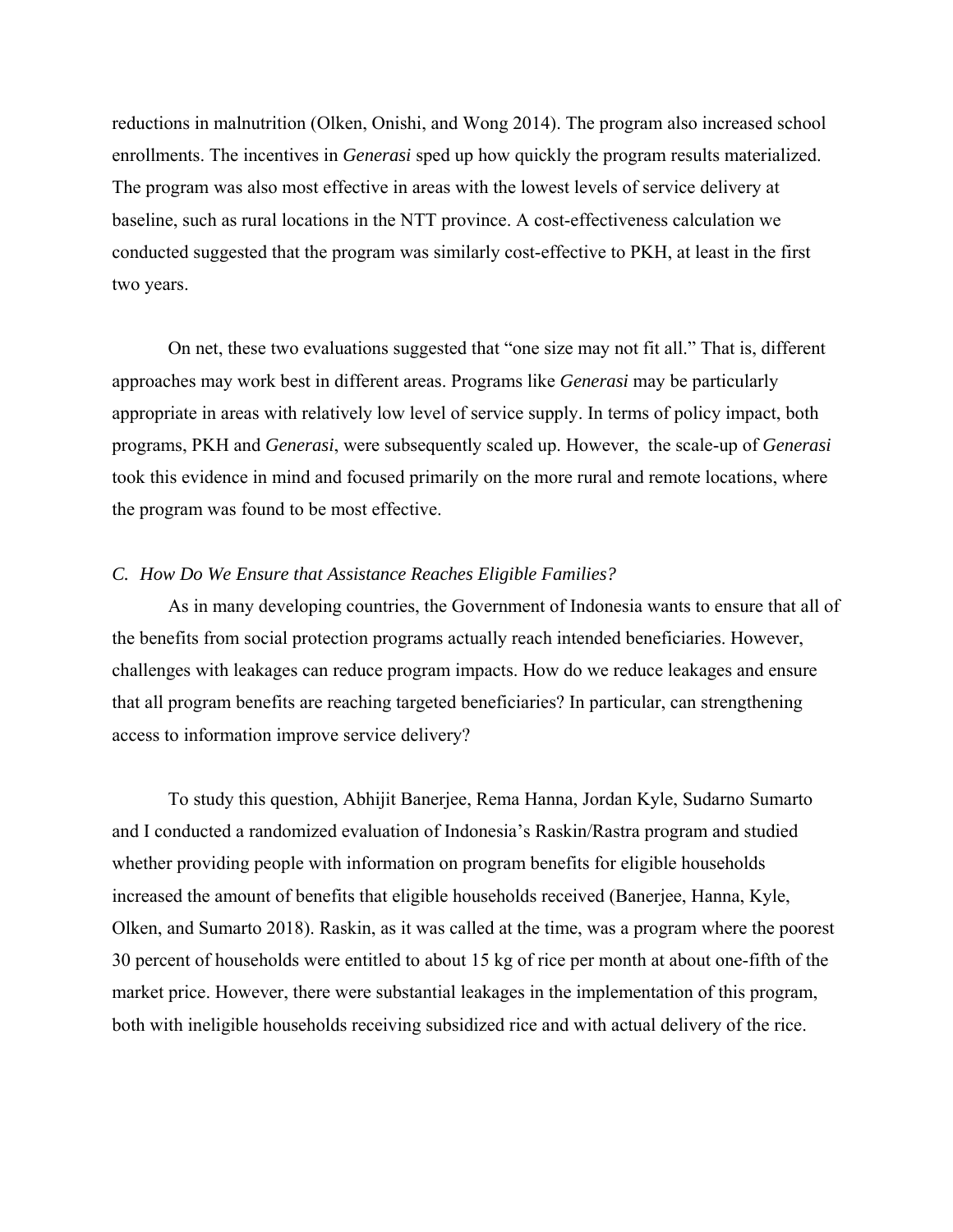At the time we started, the Government of Indonesia was considering introducing identification (ID) cards as tangible proof for beneficiaries of what their rights were under the program. Providing this information to citizens could both inform them of their eligibility and entitlements under the program and also enable them to better bargain for their rights with local officials. However, it was unclear whether introducing the cards would actually work and be worth the potential economic or social costs. So the government invited us to work with them to conduct a randomized policy evaluation to determine whether these identification cards actually improve the functioning of the program.

In addition to testing the impact of the ID cards overall, the government also wanted to know what variation of cards would work best. We therefore also tested different variations, such as whether cards included information on just the quantity of subsidized rice that households were entitled to or both the quantity and price of subsidized rice, and whether beneficiary lists were shared publicly. We designed this evaluation explicitly in collaboration with the government to help inform their decision between different program design choices they were considering.

Our results indicated that identification cards increased the subsidy eligible households received by about 26 percent, relative to comparison villages where identification cards were not mailed out (Figure 5). These results were despite the fact that not every eligible household actually received an ID card in treatment villages for various reasons. Interestingly, ineligible households received no less, indicating that there was an overall reduction in leakage, rather than just a transfer.

The content of the cards also mattered. Conditional on sending out the cards, the impact of the subsidy was doubled in villages where the cards included both price and quantity information, compared to villages that received ID cards with only quantity information. Publicizing beneficiary lists also increased the subsidy received by eligible households by around 25 percent, compared to villages that received ID cards without public information.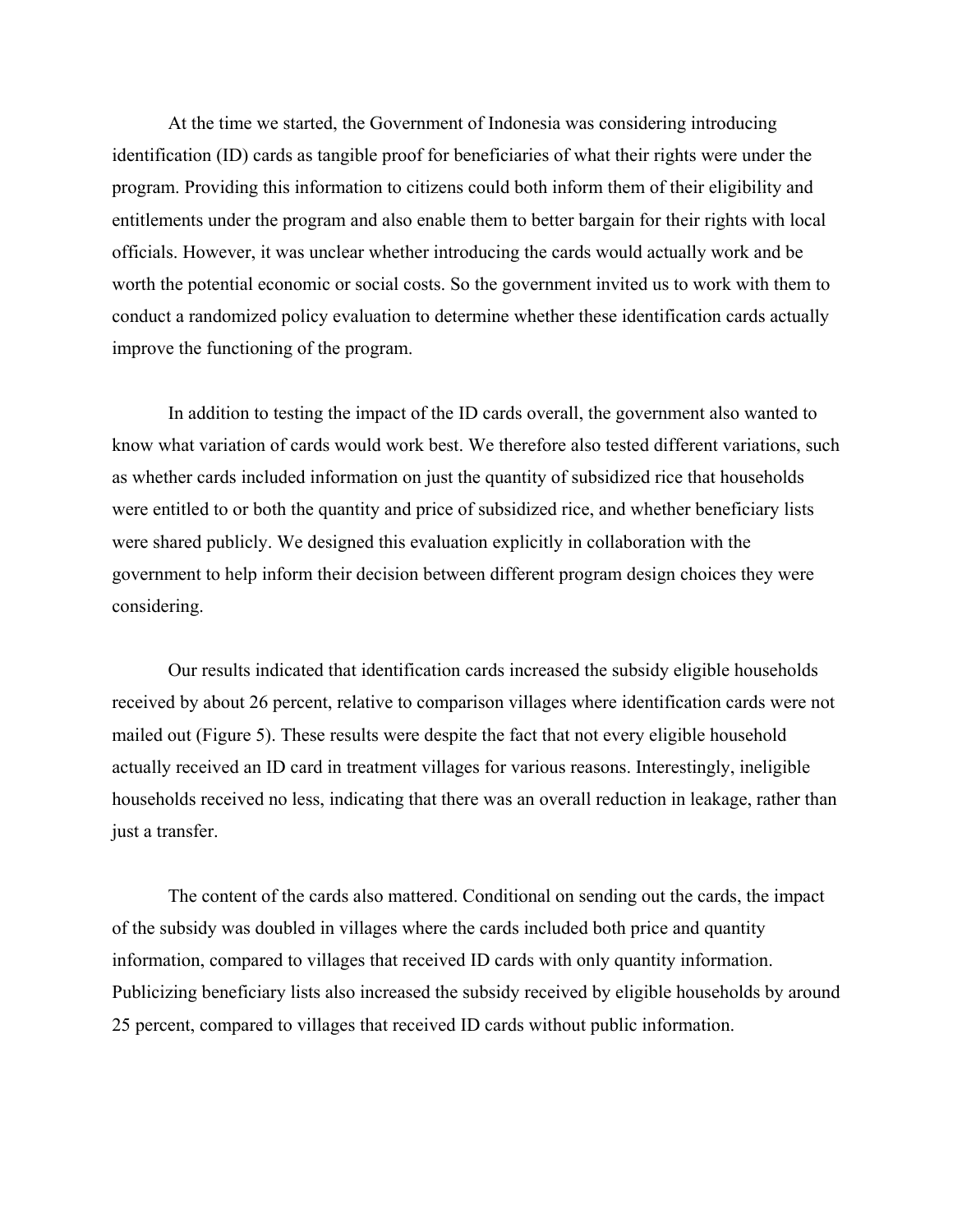These results indicate that information matters, even for a program like Raskin, which in various ways had been around since 1999. Giving people tangible information about their rights seems to be an important component in ensuring they receive what they are entitled to. These positive results were one of many factors that led the government to actually scale up this program. In 2013, the government of Indonesia provided social protection identification cards to 15.5 million poor households, reaching approximately 65.67 million people. This is an example of how research can have concrete implications for policy, both in Indonesia but also more generally.

# **IV. What is the Impact of Assistance on Poverty and Well-Being? Evidence from Conditional Cash Transfers**

### *A. Global Evidence*

What is the impact of these transfer programs on poverty and wellbeing? I will focus my attention here on conditional cash transfers (CCTs), which as described above are a common type of social protection program. CCTs are typically conditional long-term programs where transfers are given regularly to poor households on the condition that households make human capital investments in their children. For example, for expectant parents conditions may include prenatal care, deliveries by a trained medical professional, and so on. After the child is born, the conditions continue through early childhood health investments and enrollment in primary and secondary schools. CCTs generally aim to not only improve the welfare of the recipient but also their children, through improving their children's human capital accumulation.

CCTs began in the 1990s in Mexico, Bangladesh, and Brazil and have since spread worldwide. In 2014, over 60 countries had some type of CCT program. There has been some existing rigorous evidence conducted, in part by J-PAL affiliates, on the impact of CCT programs in the short-run. This body of evidence has generally found that CCTs are effective in improving incentivized outcomes.<sup>3</sup> There have also been a few studies on whether conditions are even necessary, as they are costly to enforce, that compare conditional transfers to unconditional transfers. For example, in Morocco, Benhassine et al. (2015) compared a CCT to a "labeled" cash transfer (LCT), where the programs were described similarly but conditions were enforced

<sup>&</sup>lt;sup>3</sup> See, e.g., Gertler 2004; Shultz 2004; Baird et al. 2010; Baird et al. 2014.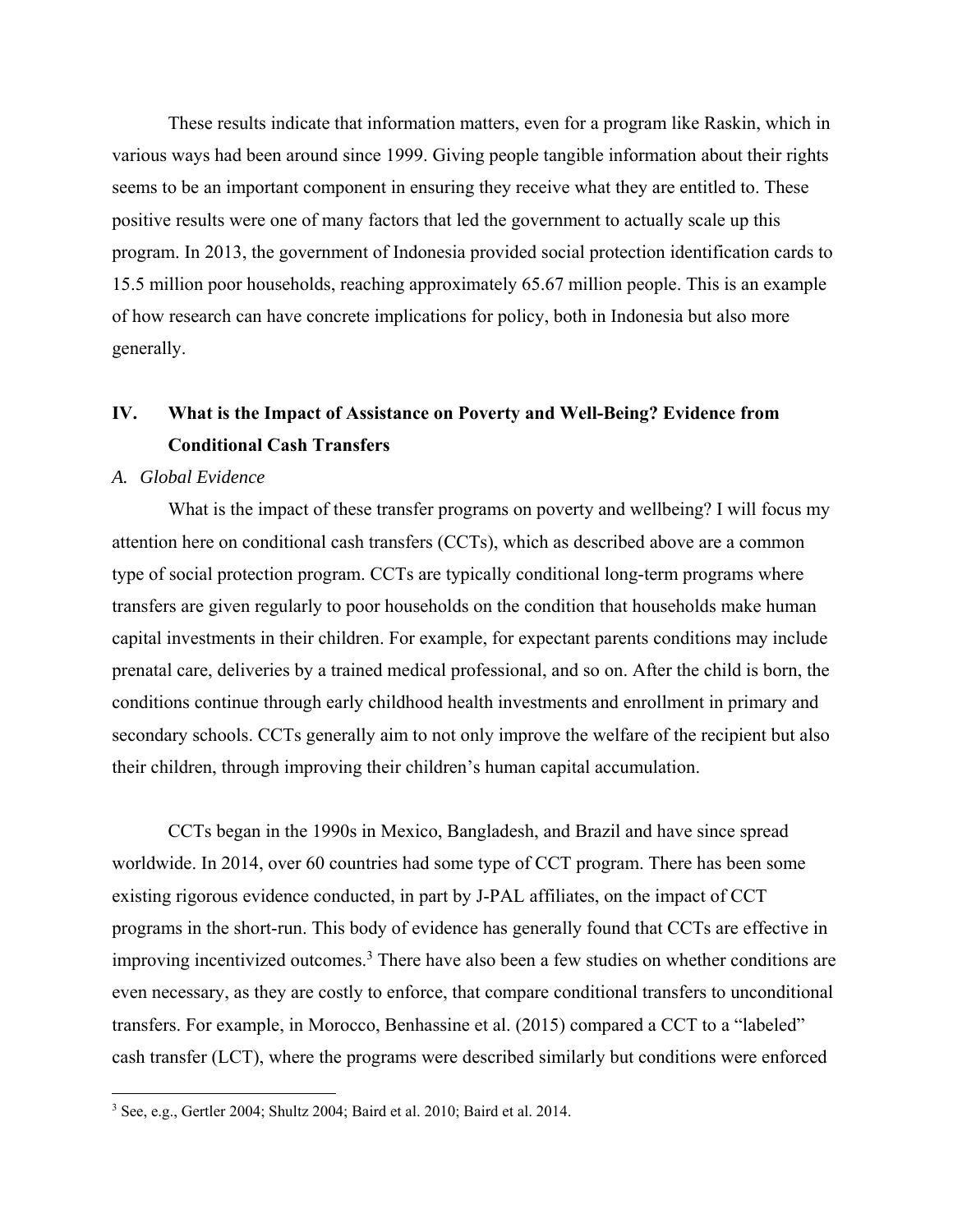under the CCT and not enforced under the LCT. They found that outcomes under the CCT and LCT programs were very similar; adding conditionality in this context made almost no difference.

In comparison, in Malawi, Baird, McIntosh, and Ozler (2011) conducted a randomized evaluation to compare unconditional cash transfers (UCTs), to CCTs, and found that there were tradeoffs with conditionality. Similar to other studies, they found that CCTs were effective at improving incentivized behaviors, but they also found that UCTs were more effective for certain types of individuals. For example, they found that UCTs were more effective in helping girls in this context delay marriage and child-bearing. They surmise that the CCTs successfully incentivized some households to fulfill the incentivized requirements. However, there were other types of households who were so far below the margin of completing the incentivized activity that they did not respond to the incentive. Such households might have really benefitted from the cash transfer. In those cases, enforcing conditionality cut off cash from those households, which had a countervailing negative effect on that class of households. While these results confirm that CCTs improved incentivized indicators, they also indicate that enforcing conditions may have consequences, such as excluding benefits from households who are unable to meet conditions for various reasons.

# *B. Medium-Term Evidence from Indonesia*

Most of the existing evidence on cash transfers looks at the short-run, but what happens in the longer run? As noted by Santiago Levy, a pioneer of the Progresa-Oportunidades CCT program in Mexico, "clearly achieving good health is a cumulative process, temporary investments in nutrition are of little help. The same is true of education: children must be supported year after year" (Levy 2006). This theory helps to explain why CCT programs typically determine eligibility once and then give transfers to households for many years, as they want to support children as they grow up. However, it is difficult to study the long-term impact of CCTs. In most cases, the government gave the program to the comparison group after a relatively short period of time, making it difficult to learn about the long-run impacts of these types of programs. For example, in the well-known case of Progresa in Mexico, the control group received the program just 18 months after the study began.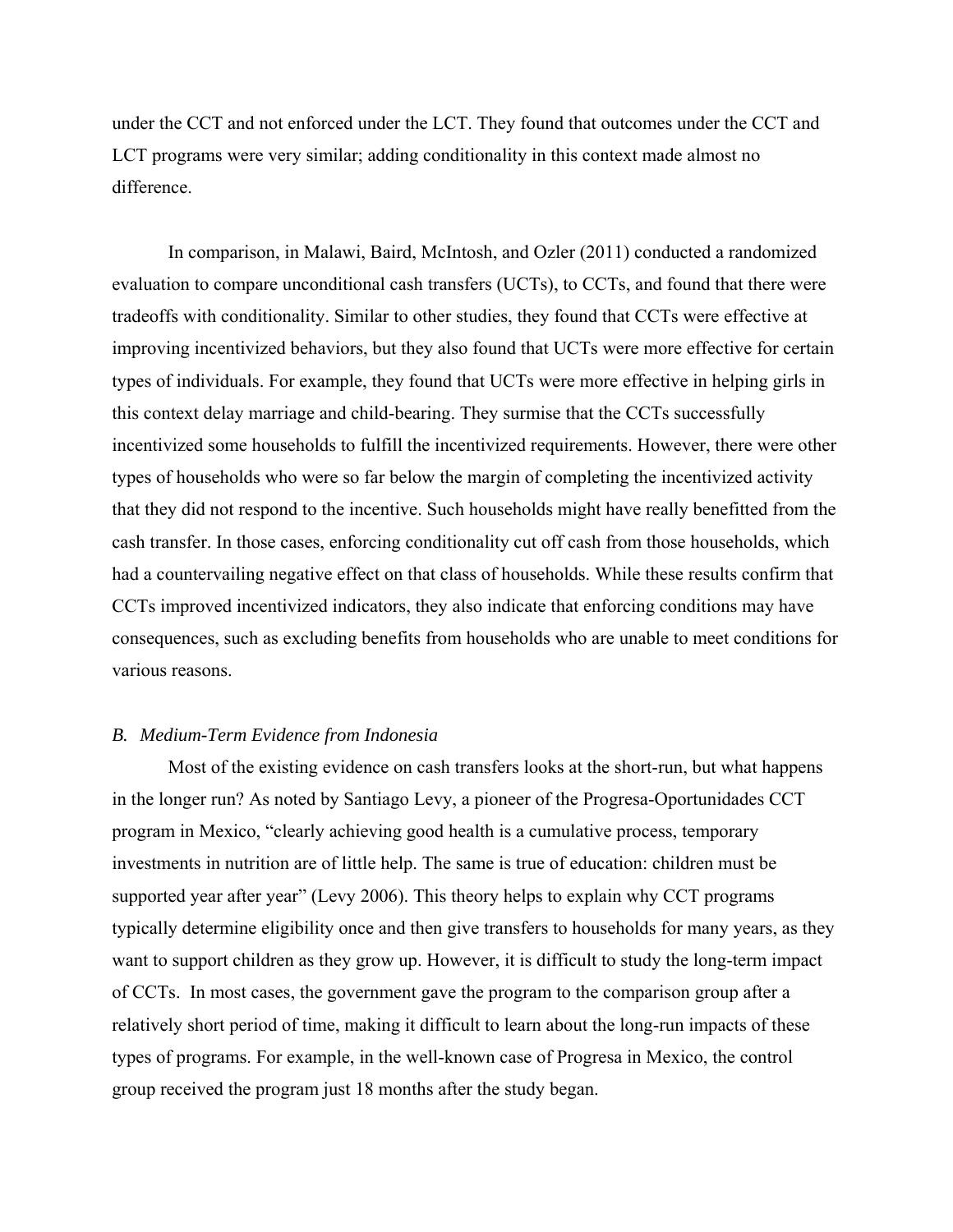In Indonesia, Nur Cahyadi, Rema Hanna, Rizal Adi Prima, Elan Satriawan, Ekki Syamsulhakim, and I recently conducted a medium-run study of the impacts of the PKH program, Indonesia's CCT program (Cahyadi et al. 2018). As described above, in the original program design, 736 subdistricts, or *kecamatans*, were randomized to either receive PKH or to serve as a comparison group. The two-year results were analyzed by Alatas (2011).

It turns out that as the government expanded the PKH program after the initial evaluation, they prioritized expanding to new provinces and districts, to ensure that the program spread nationwide, rather than prioritizing the original comparison groups. Thus, without any researcher intervention, by 2013, more than six years after the program started, all of the original treatment locations from the first evaluation were still receiving PKH, and 60 percent of the original control group remain untreated. This created a unique opportunity to measure the impact of the CCT program over the longer run.

We found substantial improvements in health and education behaviors in both the shortrun and the long-run. For example, the PKH program improved maternal delivery behaviors after two years, and effects increased in magnitude after six years. While there were no impacts on child immunizations after two years, the PKH program increased child immunizations after six years. Similarly, for school enrollment for older students (ages 15-17) there were no effects after two years, but there were positive effects after six years. This may be because the program was too late to affect this outcome in the original study, but the program increased enrollment for older students as children were exposed to the program year after year.

Perhaps most remarkably, after six years there is also some evidence of cumulative health impacts, particularly with reductions in stunting. Stunting is a major policy challenge in Indonesia and can only be reduced through prolonged attention to weight and nutrition over a child's early life cycle. Our results indicate that the PKH program actually reduced stunting after six years. This may be because the children evaluated in the long-term study benefitted from the PKH program for a substantial part of their early childhood, where they and their mothers were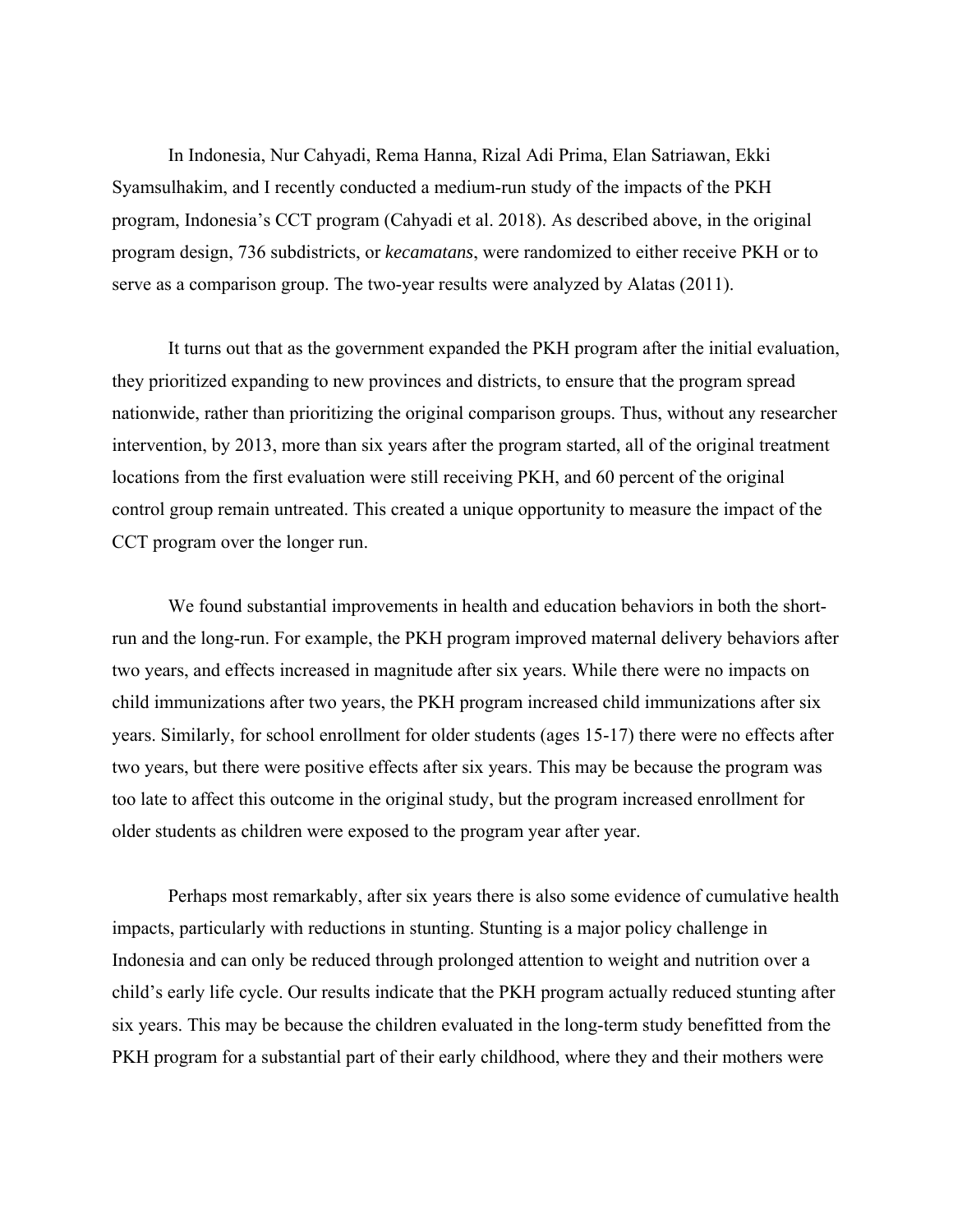supported by the program for six years through cash transfers, better maternal health investments, and childhood investments.

Overall, what we find is not that the PKH program is radically transforming the economic wellbeing of households. Rather, evidence suggests that sustained investments in these households over time can lead to better human capital investments in their children. This in turn could help break the inter-generational cycle of poverty and improve things in the longer term.

We also came back to *Generasi* in the same way, almost 10 years after the program started. Similar to PKH, when *Generasi* was expanded, the government prioritized new areas of the country (and in particular, more remote areas, following the results of the original evaluation). As a result, the original control group received no special priority in receiving the program but the treatments continued in treatment areas, creating an opportunity to evaluate the longer-term impacts of the program.

We found that as Indonesia experienced economic growth, the supply-side conditions grew in both treatment and control areas. Many of the original areas that were initially supplydeficient were no longer so 10 years later. As a result, the program, which was most effective in areas with low levels of service delivery at baseline originally, had substantially muted effects 10 years later (Olken and Sacks 2018). The program was still effective in areas with the lowest levels of service delivery, particularly on outcomes such as child weight checks, immunizations, and Vitamin A levels. However in general, the changing health and education environment in Indonesia suggests that which policy mix is most appropriate for a given place may need to change too. The contrasting results—with increasing effects over time for PKH but decreasing effects over time for *Generasi* in most locations—suggest the importance of continuing to gather evidence on program effectiveness over the longer-term, as the environments in which programs operate evolve.

# **V. Conclusions**

Throughout all of these examples, I have described an iterative process between the Government of Indonesia and both domestic and international scholars to identify key policy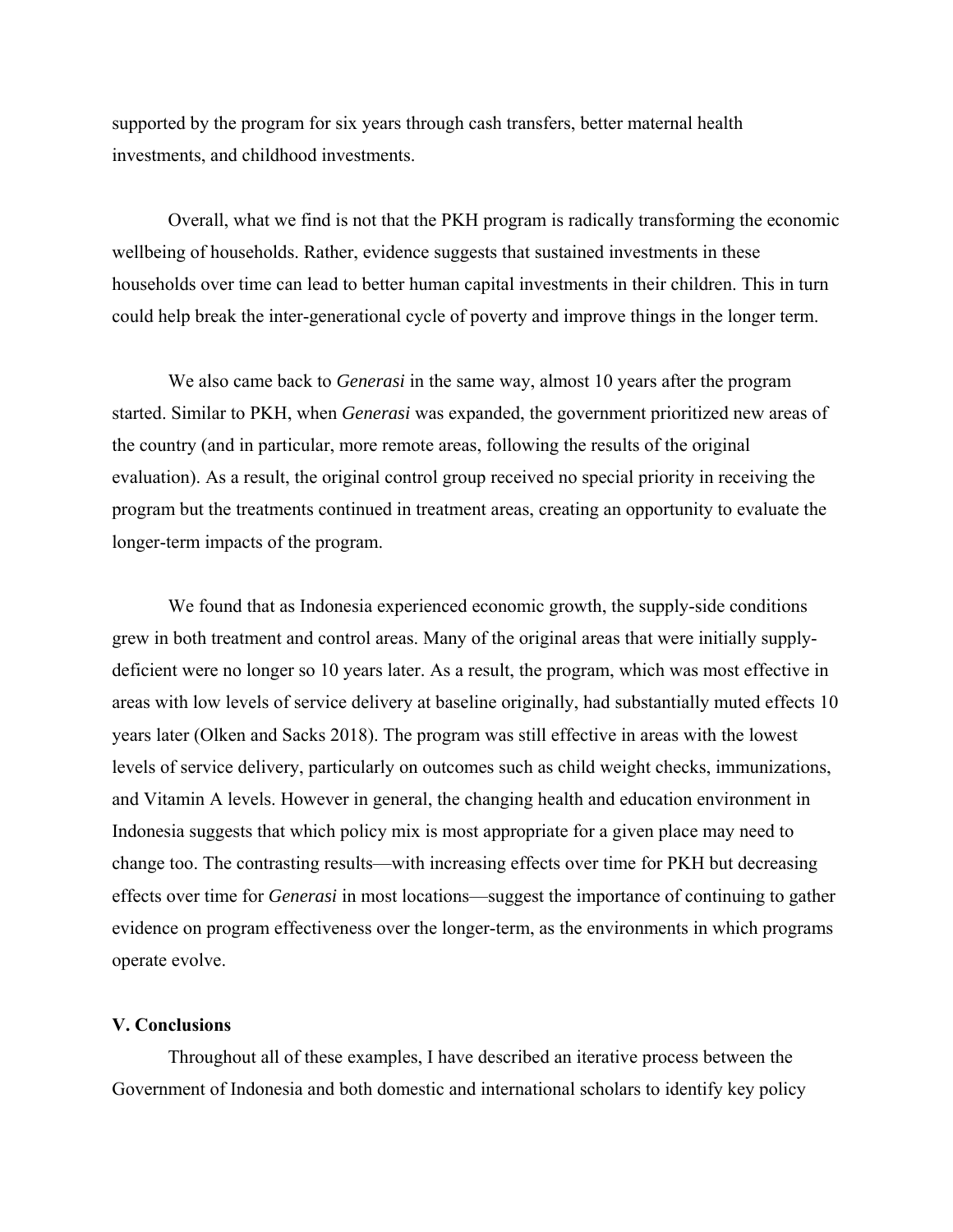challenges and generate evidence to improve the design of social programs. Over more than a decade-long partnership, we have together generated policy lessons around improving the targeting of social protection programs, strengthening transparency and reducing leakages, moving from in-kind transfers to cash, and addressing policy challenges such as stunting. As challenges have evolved, we have worked closely with the government to answer new policy questions in a rigorous way. As a result, Indonesia has become a leader for generating rigorous policy-relevant evidence for the rest of the world.

The results of the process described here are useful far beyond Indonesia. Indeed, part of the iterative process here is that the topics we prioritized for new studies are those which are not only immediately relevant to Indonesian policymakers, but also are helping contribute to global knowledge. The work in Indonesia has led to renewed academic interest in related targeting questions, which have taken place in multiple countries in sub-Saharan Africa (Dupas et al 2016; Dizon-Ross et al 2017) and elsewhere. As other countries reform their targeting systems and benefit the lessons learned from Indonesia can help inform them as well.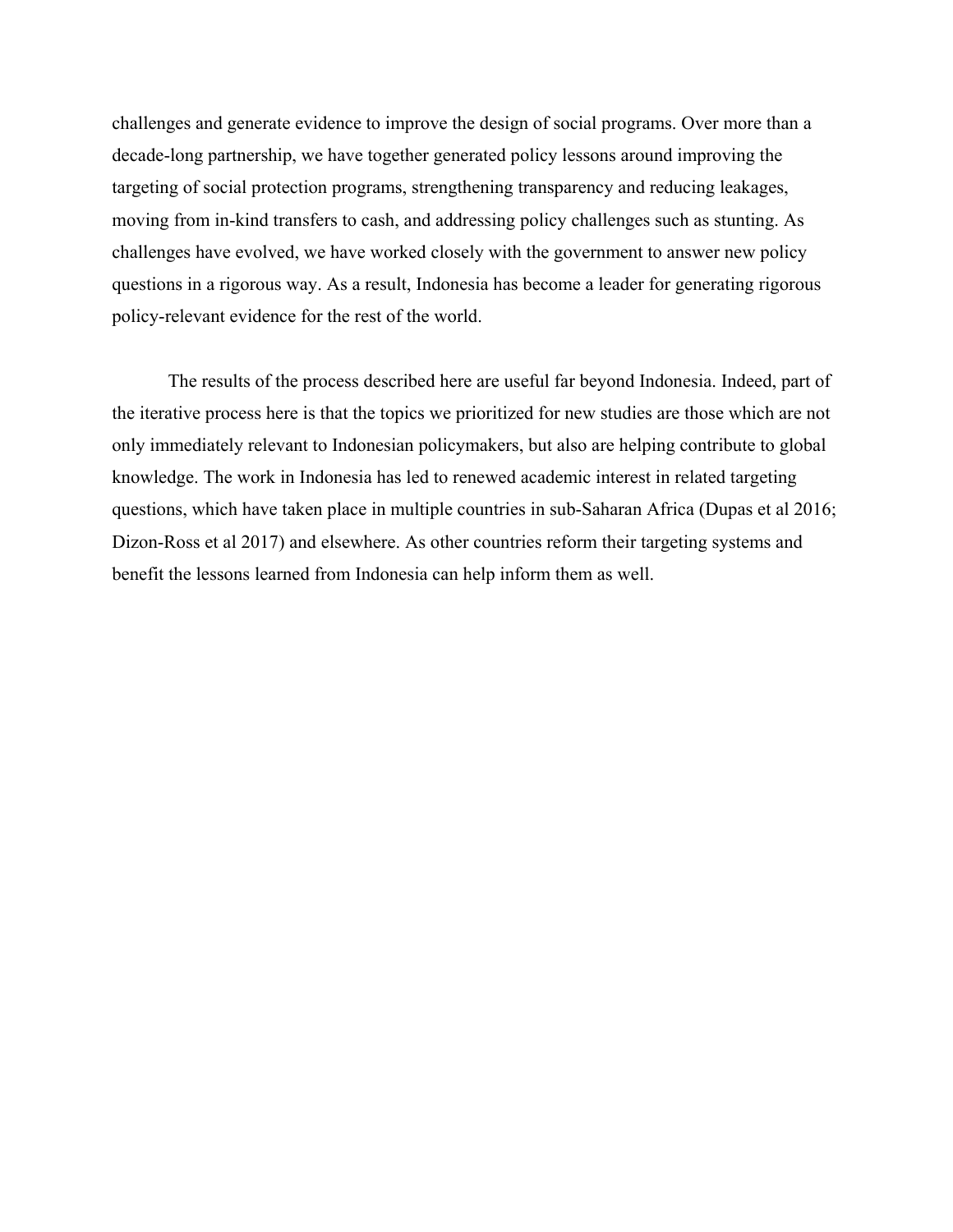# **References**

Alatas, Vivi. 2011. *Program Keluarga Harapan: Impact Evaluation of Indonesia's Pilot Household Conditional Cash Transfer Program (English).* Washington, DC: World Bank. http://documents.worldbank.org/curated/en/589171468266179965/Program-Keluarga-Harapanimpact-evaluation-of-Indonesias-Pilot-Household-Conditional-Cash-Transfer-Program.

Alatas, Vivi, Abhijit Banerjee, Rema Hanna, Benjamin A. Olken, and Julia Tobias. 2012. "Targeting the Poor: Evidence from a Field Experiment in Indonesia." *American Economic Review* 102(4): 1206-40.

Alatas, Vivi, Abhijit Banerjee, Rema Hanna, Benjamin A. Olken, Ririn Purnamasari, and Matthew Wai-Poi. 2016. "Self-targeting: Evidence from a Field Experiment in Indonesia." *Journal of Political Economy* 124(2): 371-427.

Aker, Jenny C. 2017. "Comparing Cash and Voucher Transfers in a Humanitarian Context: Evidence from the Democratic Republic of Congo." *The World Bank Economic Review* 31(1): 44-70.

Baird, Sarah, Ephraim Chirwa, Craig McIntosh, and Berk Ozler. 2010. "The Short-Term Impacts of a Schooling Conditional Cash Transfer Program on the Sexual Behavior of Young Women." *Health Economics* 19(S1): 55-68.

Baird, Sarah, Francisco Ferreira H. G., Berk Ozler, and Michael Woolcock. 2014. "Conditional, Unconditional, and Everything in Between: A Systematic Review of the Effects of Cash Transfer Programs on Schooling Outcomes." *Journal of Development Effectiveness* 6(1): 1-43.

Baird, Sarah, Craig McIntosh, and Berk Ozler. 2011. "Cash or Condition? Evidence from a Cash Transfer Experiment." *The Quarterly Journal of Economics* 126(4): 1709-1753.

Banerjee, Abhijit, Esther Duflo, Nathanael Goldberg, Dean Karlan, Robert Osei, William Pariente, Jeremy Shapiro, Bram Thuysbaert, and Christopher Udry. 2015. "A Multifaceted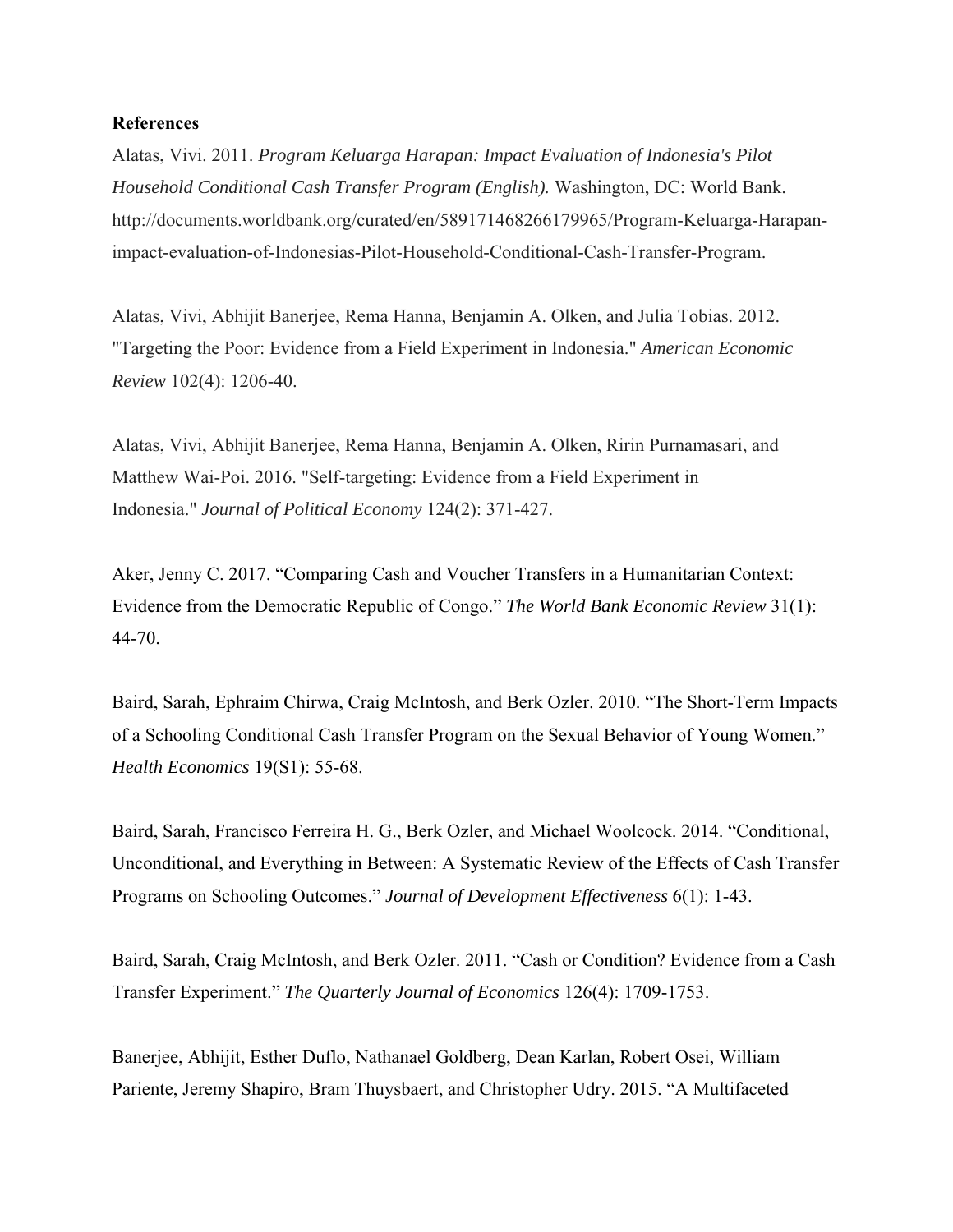Program Causes Lasting Progress for the Very Poor: Evidence from Six Countries." *Science* 348(6236): 1260799.

Banerjee, Abhijit, Rema Hanna, Gabriel Kreindler, and Benjamin A. Olken. 2017. "Debunking the Stereotype of the Lazy Welfare Recipient: Evidence from Cash Transfer Programs." *The World Bank Research Observer* 32(2): 155-184.

Banerjee, Abhijit, Rema Hanna, Jordan Kyle, Benjamin A. Olken, and Sudarno Sumarto. 2018. "Tangible Information and Citizen Empowerment: Identification Cards and Food Subsidy Programs in Indonesia." *Journal of Political Economy* 126(2): 451-491.

Banerjee, Abhijit, Rema Hanna, Benjamin A. Olken, and Sudarno Sumarto. "The (Lack of) Distortionary Effects of Proxy-Means Tests: Results from a Nationwide Experiment in Indonesia." National Bureau of Economic Research Working Paper No. 25362, December 2018.

Benhassine, Najy, Florencia Devoto, Esther Duflo, Pascaline Dupas, and Victor Pouliquen. 2015. "Turning a Shove into a Nudge? A "Labeled Cash Transfer" for Education." *American Economic Journal: Economic Policy* 7(3): 86-125.

Blattman, Chris, Julian Jamison C., and Margaret Sheridan. 2017. "Reducing Crime and Violence: Experimental Evidence from Cognitive Behavioral Therapy in Liberia." *American Economic Review* 107(4): 1165-1206.

Cahyadi, Nur, Rema Hanna, Benjamin A. Olken, Rizal Adi Prima, Elan Satriawan, and Ekki Syamsulhakim. "Cumulative Impacts of Conditional Cash Transfer Programs: Experimental Evidence from Indonesia." National Bureau of Economic Research Working Paper No. 24670, November 2018.

Cunha, Jesse M., Giacomo De Giorgi, and Seema Jayachandran. 2019. "The Price Effects of Cash versus In-Kind Transfers." *The Review of Economic Studies* 86(1): 240-281.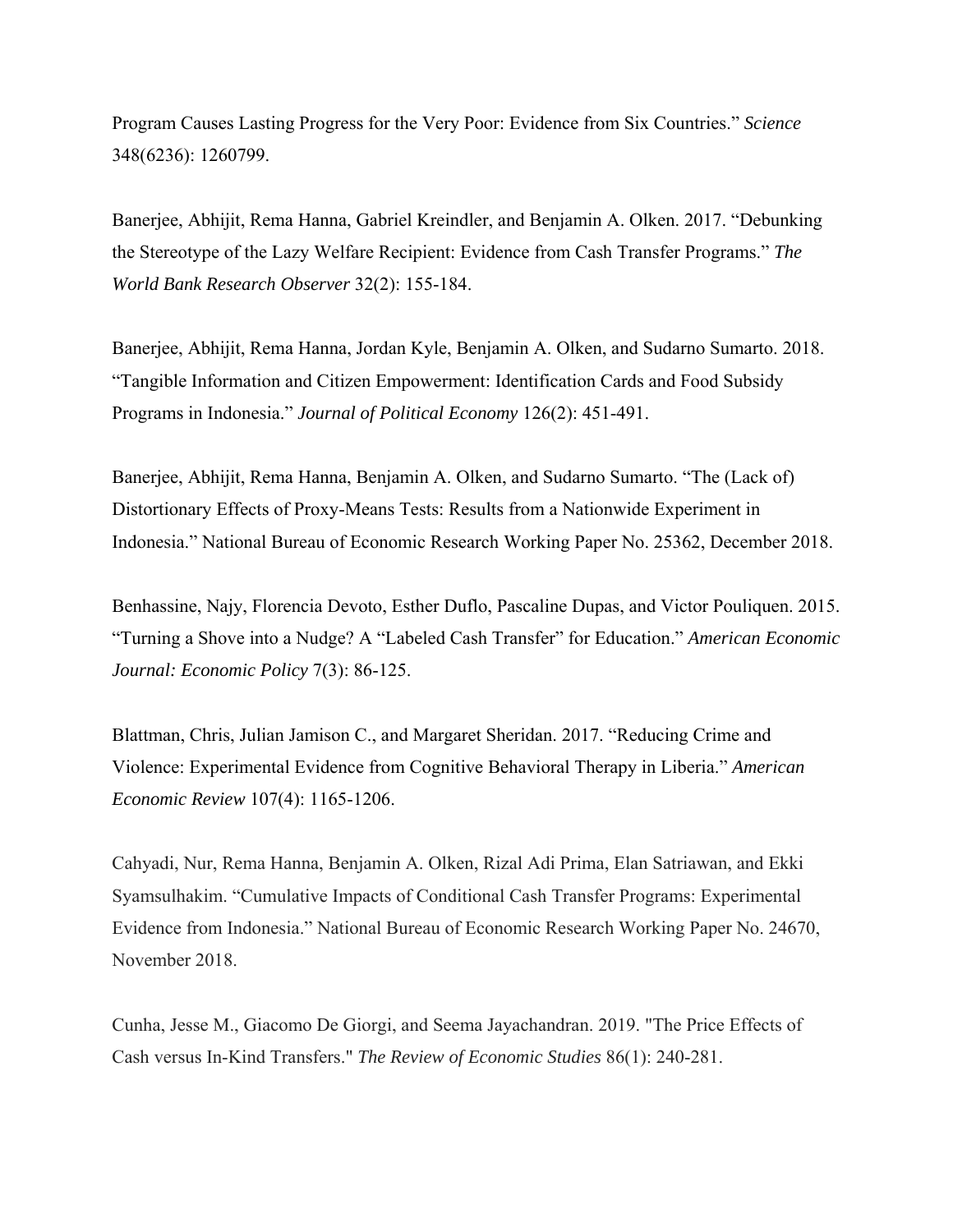Dizon-Ross, Rebecca, Pascaline Dupas, and Jonathan Robinson. 2017. "Governance and the effectiveness of public health subsidies: Evidence from Ghana, Kenya and Uganda." *Journal of public economics* 156: 150-169.

Dupas, Pascaline, et al. 2016. "Targeting health subsidies through a nonprice mechanism: A randomized controlled trial in Kenya." *Science* 353.6302: 889-895.

Evans, David K., and Anna Popova. 2017. "Cash Transfers and Temptation Goods." *Economic Development and Cultural Change* 65(2): 189-221.

Gertler, Paul. 2004. "Do Conditional Cash Transfers Improve Child Health? Evidence from PROGRESA's Control Randomized Experiment." *American Economic Review* 94(2) : 336-341.

Hanna, Rema, and Benjamin A. Olken. 2018. "Universal Basic Incomes versus Targeted Transfers: Anti-Poverty Programs in Developing Countries." *Journal of Economic Perspectives* 32(4) : 201-26.

Haushofer, Johannes, and Jeremy Shapiro. 2016. "The Short-Term Impact of Unconditional Cash Transfers to the Poor: Experimental Evidence from Kenya." *The Quarterly Journal of Economics* 131(4): 1973-2042.

Haushofer, Johannes, and Jeremey Shapiro. "The Long-Term Impact of Unconditional Cash Transfers: Experimental Evidence from Kenya." Working Paper, January 2018.

Hidrobo, Melissa, John Hoddinott, Amber Peterman, Amy Margolies, and Vanessa Moreira. 2014. "Cash, Food, or Vouchers? Evidence from a Randomized Experiment in Northern Ecuador." *Journal of Development Economics* 107: 144-156.

Honorati, Maddalena; Gentilini, Ugo, Yemtsov, Ruslan G. 2015. *The State of Social Safety Nets (English).*World Bank: Washington, DC.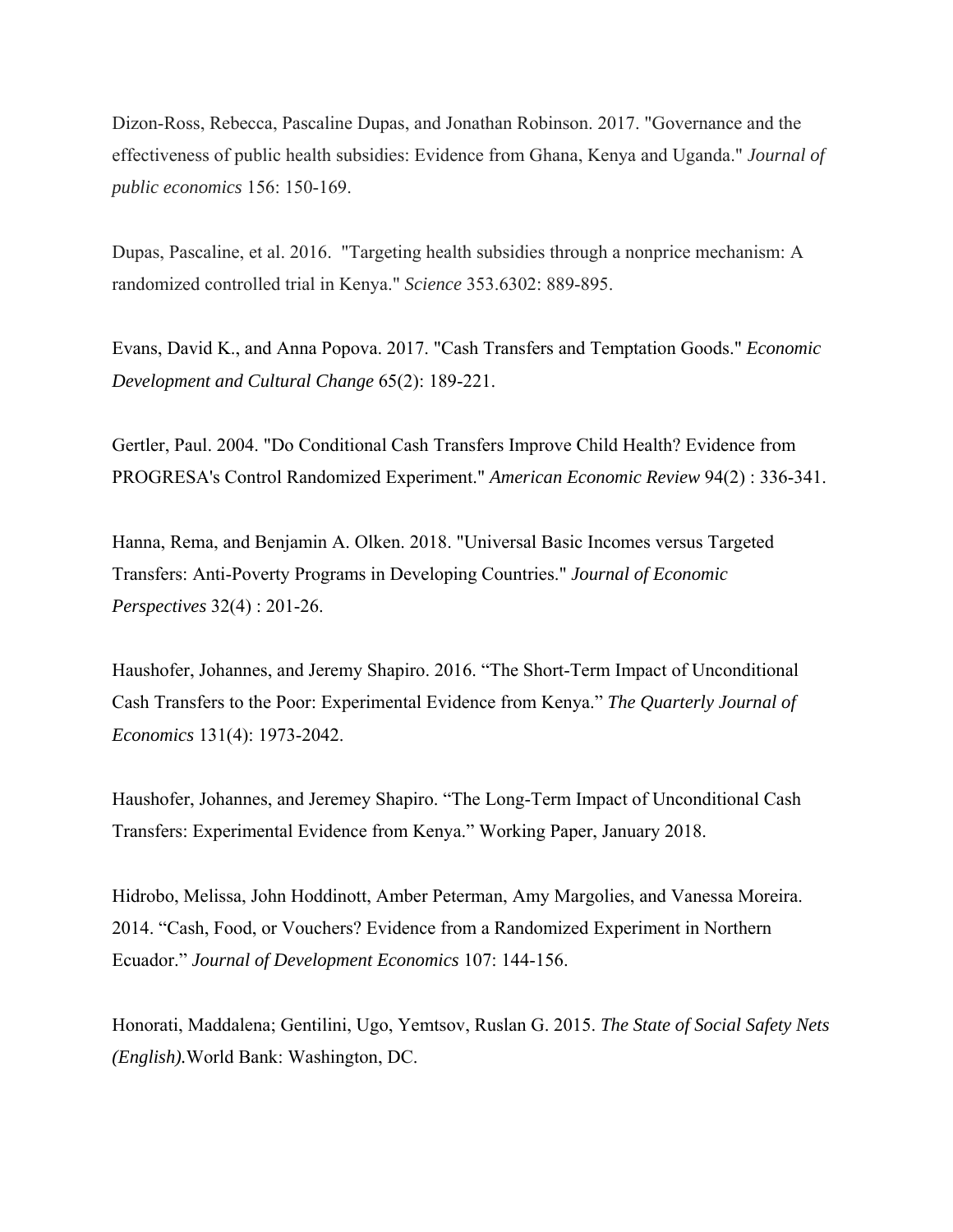http://documents.worldbank.org/curated/en/415491467994645020/The-state-of-social-safetynets-2015

Krueger, Alan B., and Bruce D. Meyer. 2002. "Labor Supply Effects of Social Insurance." *Handbook of Public Economics* 4: 2327-2392.

Levy, Santiago. 2006. *Progress Against Poverty: Sustaining Mexico's Progresa-Oportunidades Program*. Washington, DC: Brookings Institution Press.

Moffitt, Robert A. 2002. "Welfare Programs and Labor Supply." *Handbook of Public Economics* 4: 2393-2430.

Olken, Benjamin A. 2006. "Corruption and the Costs of Redistribution: Micro Evidence from Indonesia." *Journal of Public Economics* 90(4-5): 853-870.

Olken, Benjamin A., Junko Onishi, and Susan Wong. 2014. "Should Aid Reward Performance? Evidence from a Field Experiment on Health and Education in Indonesia." *American Economic Journal: Applied Economics* 6(4): 1-34.

Olken, Benjamin and Audrey Sacks. *Indonesia - Long-Term Impact Evaluation of Generasi (English)*. Washington, D.C.: World Bank Group, 2018.

Shultz, T. Paul. 2004. "School Subsidies for the Poor: Evaluating the Mexican Progresa Poverty Program." *Journal of Development Economics* 74(1): 199-250..

Triyana, Margaret. 2016. "Do health care providers respond to demand-side incentives? evidence from Indonesia." *American Economic Journal: Economic Policy* 8(4): 255-88.

World Bank Group. 2017. *Closing the Gap: The State of Social Safety Nets 2017.* Washington, DC: World Bank. https://openknowledge.worldbank.org/handle/10986/26655.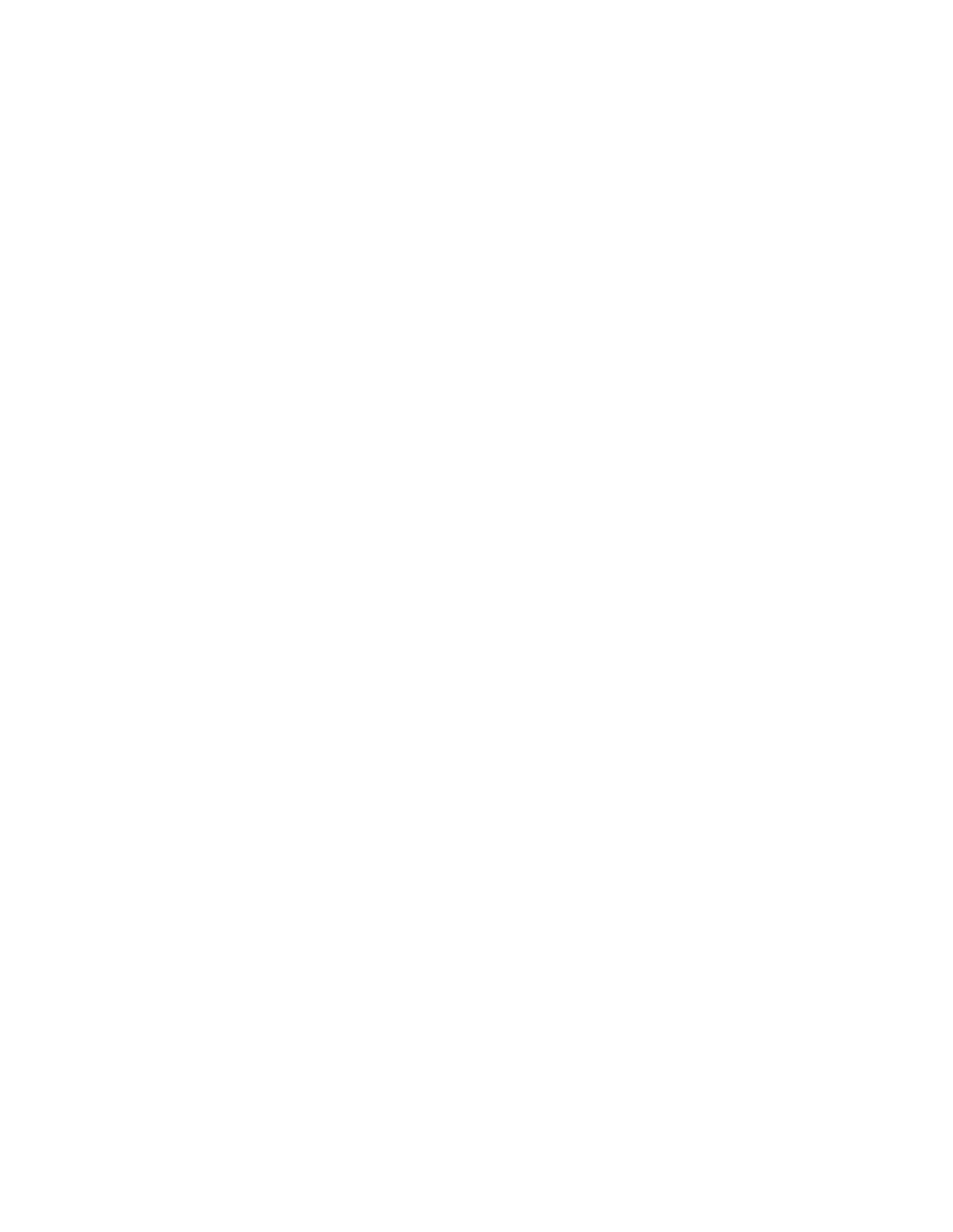

Figure 1: Targeting Error Under Each Targeting Method

Notes: Results show targeting errors, as defined as either inclusion or exclusion error, and error bars represent 95% confidence intervals from Alatas et al. (2012).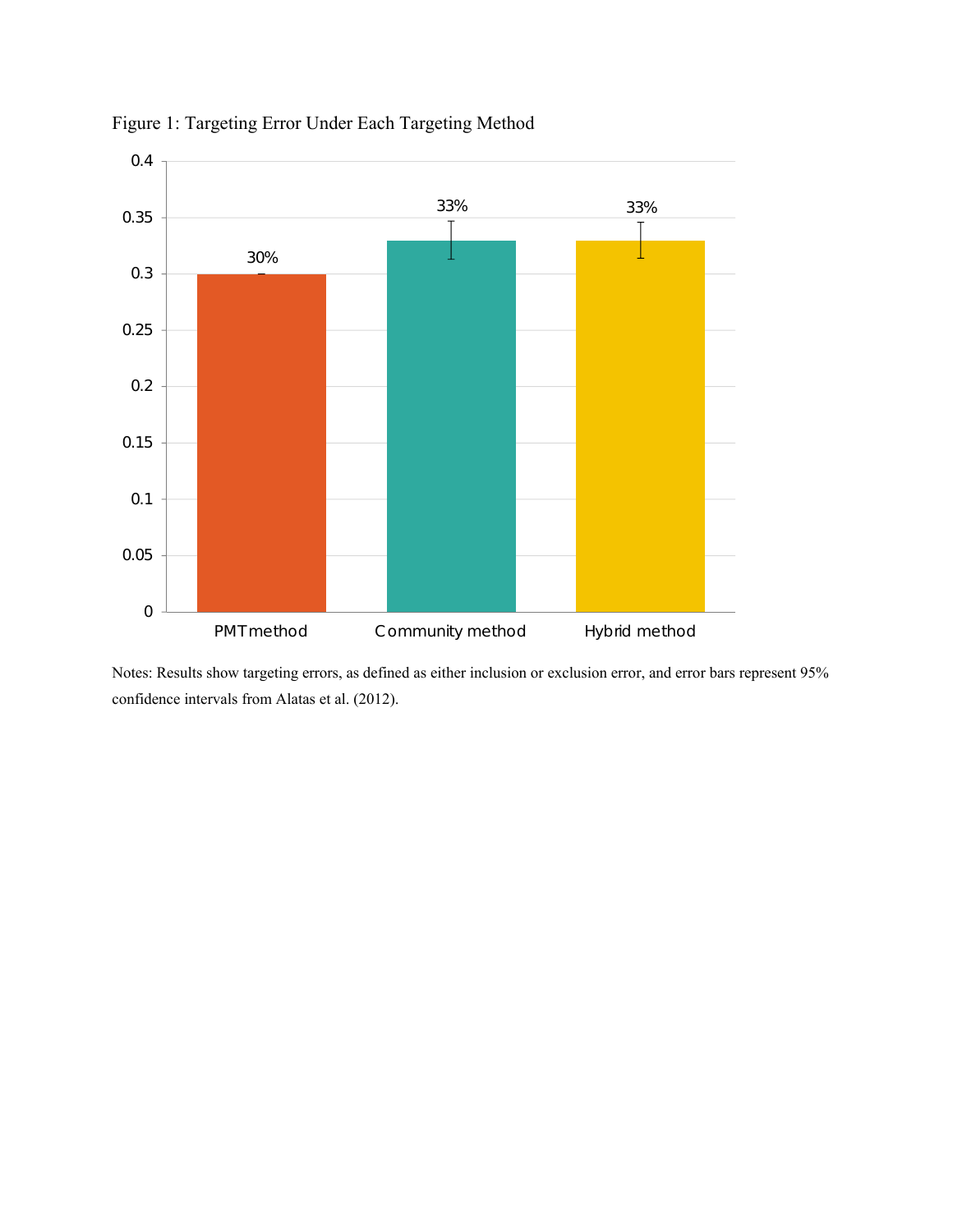

Figure 2: Impact of Three Different Targeting Methods on Community Satisfaction

Notes: Results show measures of community satisfaction, and error bars represent 95% confidence intervals from Alatas et al. (2012).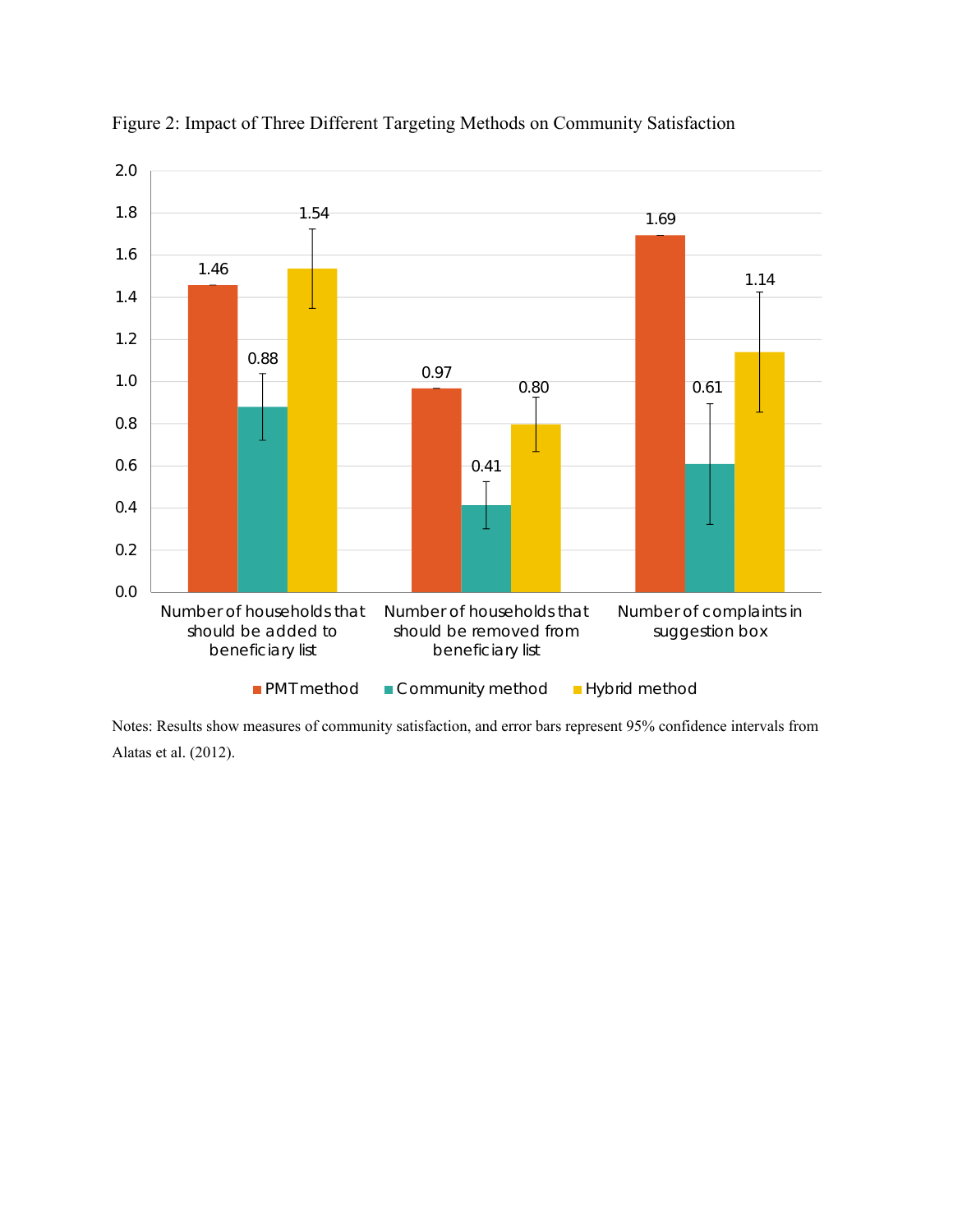

Figure 3: Distribution of Beneficiaries Under Self-Targeting vs. Automatic Screening

Notes: Author's calculation showing probability of receiving benefits by per-capita consumption level and treatment, using data from Alatas et al. (2016). The light blue histogram shows the overall distribution of log percapita consumption.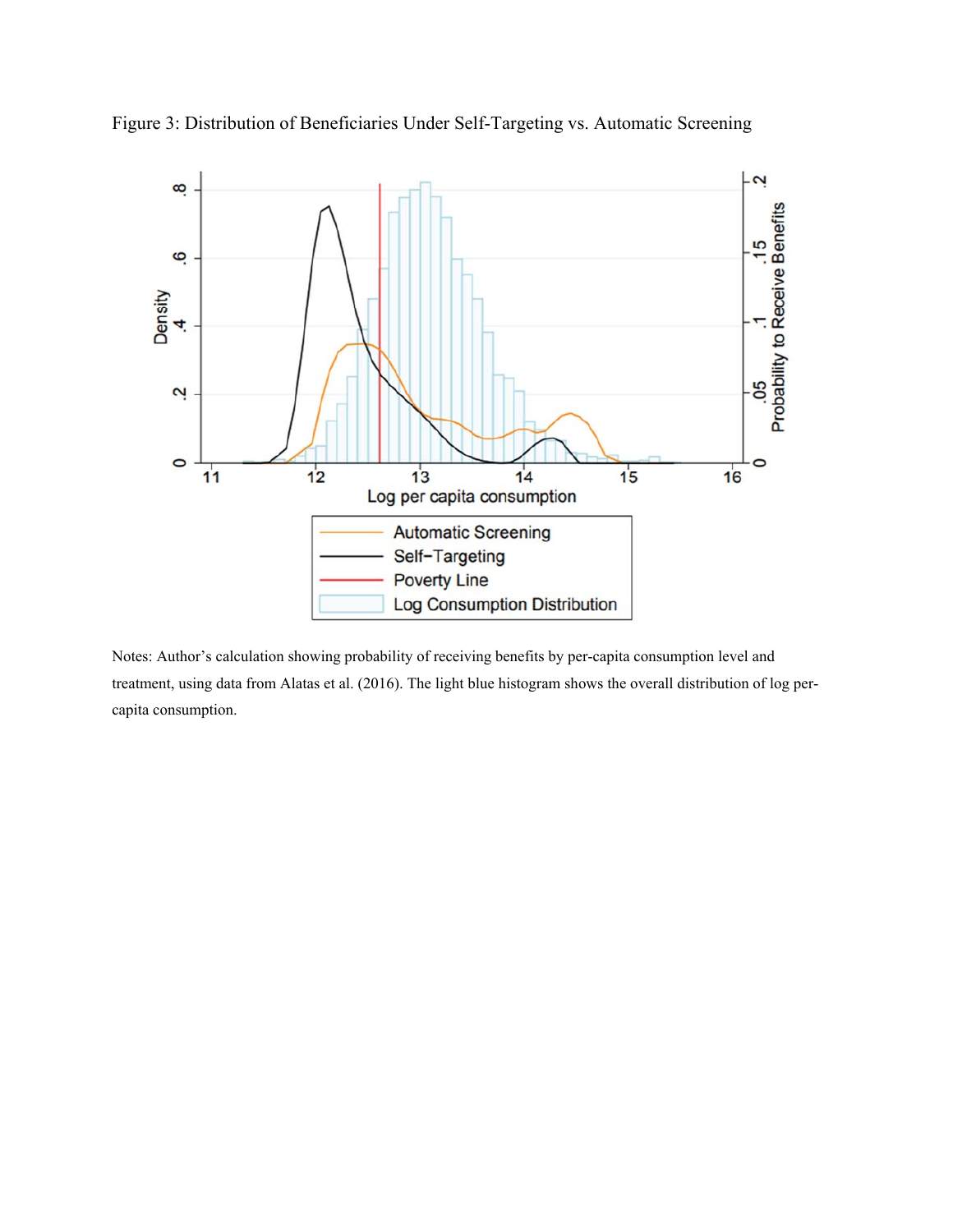

Figure 4: Social Welfare vs. Inclusion Error Tradeoff, Simulations for Indonesia and Peru

*Notes*: Reproduced from Hanna and Olken (2018). For each cutoff value *c*, we calculate the per-capita benefit amount for included households and then calculate constant relative risk-aversion utility with  $\rho = 3$ . If a household is not included in the program at a given value of  $c$ , we simply set  $b_i = 0$ . Dashed lines indicate the point of maximum social welfare in each country. Inclusion error on the x axis the inclusion error from each potential cutoff value *c.*